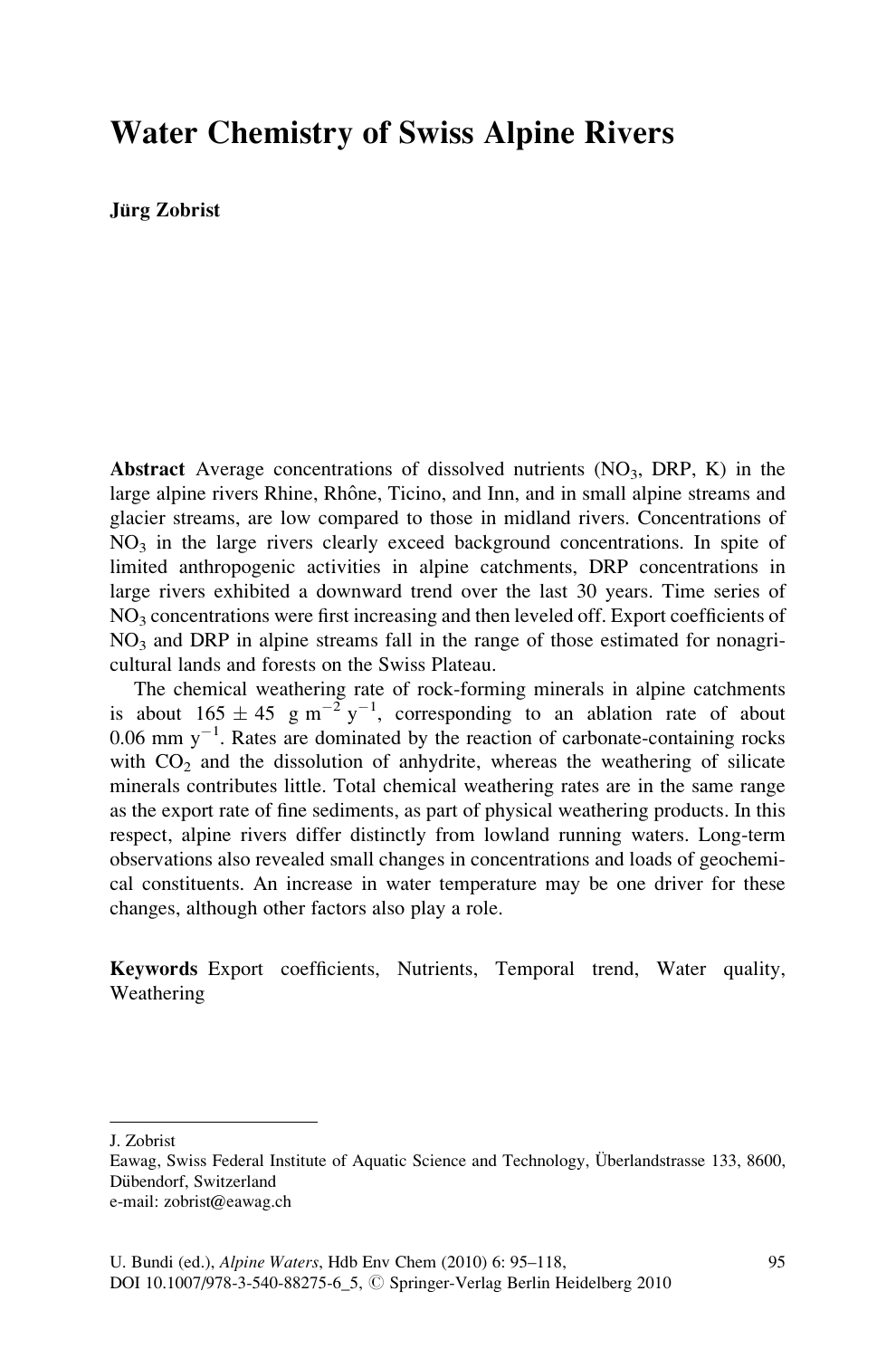#### **Contents**

| 1.1  |  |
|------|--|
| 1.2  |  |
| 13   |  |
| 1.4  |  |
|      |  |
| 2.1  |  |
| 2.2. |  |
| 2.3  |  |
|      |  |
| 31   |  |
| 3.2  |  |
| 3.3  |  |
| 3.4  |  |
|      |  |
| 4.1  |  |
|      |  |
|      |  |
|      |  |
|      |  |

## Abbreviations

| Ca              | Calcium                        |
|-----------------|--------------------------------|
| CO <sub>2</sub> | Carbon dioxide                 |
| <b>DRP</b>      | Dissolved reactive phosphorous |
| $H_4SiO_4$      | Silicic acid                   |
| K               | Potassium                      |
| Mg              | Magnesium                      |
| NO <sub>3</sub> | Nitrate                        |
| P               | Phosphorous                    |
| SS              | Suspended solids               |
| TP              | Total phosphorous              |
|                 |                                |

## 1 Introduction

## 1.1 Specific Characters of Alpine Rivers

Alpine rivers in Middle Europe represent a special aquatic ecosystem and their characters differ greatly from those of lowland rivers (see [\[1](#page-22-0)], this volume). Alpine rivers have their sources in mountain regions where the land is covered with snow for several months of the year and where glaciers can exist in high altitude areas. As a result, water discharge decreases to a minimum in winter and a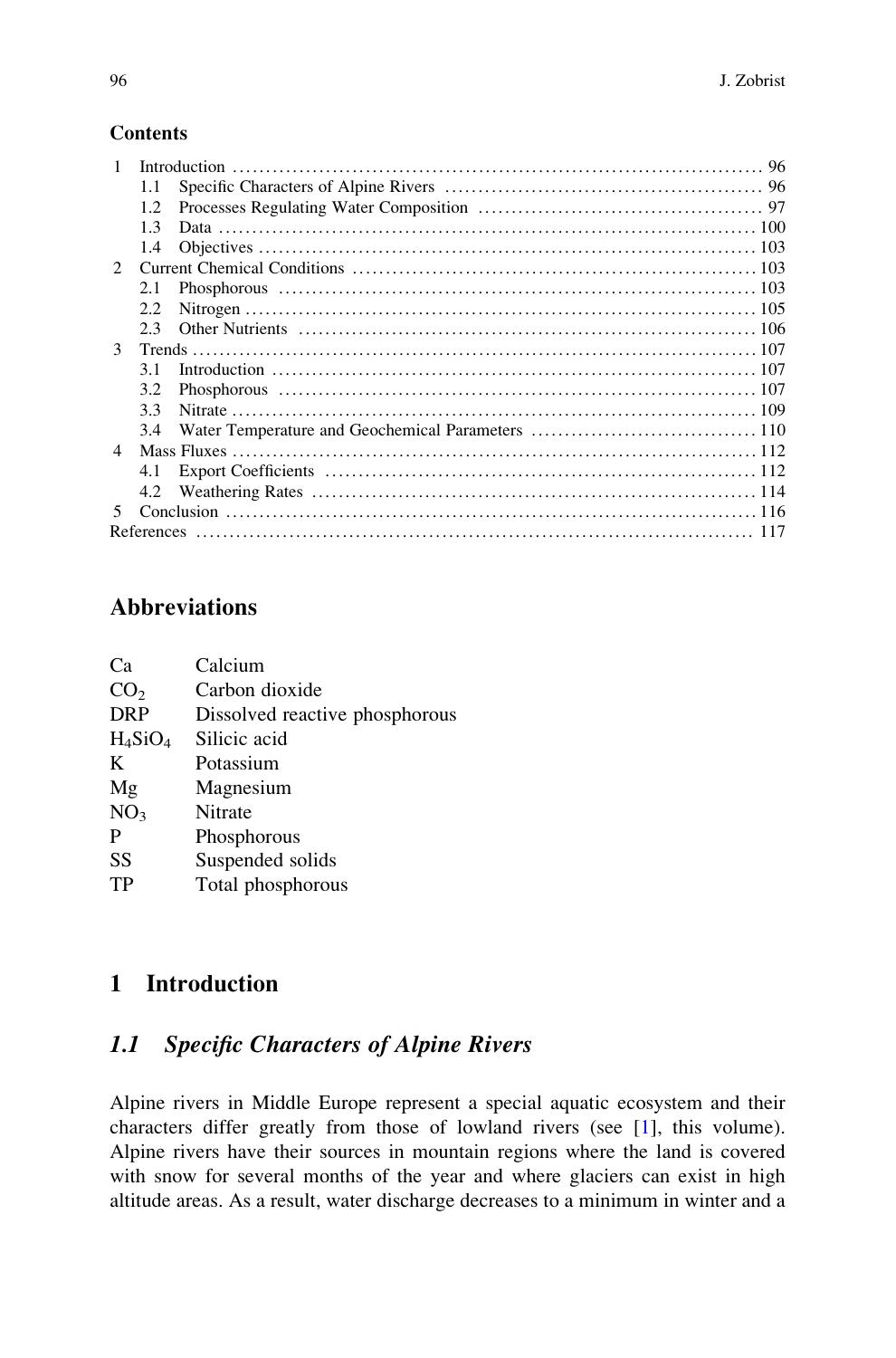

Fig. 1 Seasonal pattern of water discharge in the alpine Rhine (Diepoldsau) from 1995 to 2006 [\[3\]](#page-22-0)

maximum discharge occurs during snowmelt in early summer (Fig. 1). During this period, much sand, silt and clay, as well as gravel, are transported downstream by turbulent flows, i.e. the river water is turbid, and exhibits a deep grey color and a high concentration of suspended solids (SS). In winter, alpine running waters mostly have clear waters and a laminar flow.

A temperate-humid climatic zone surrounds the Alps. Due to orographic rains, yearly precipitation rates may increase regionally to over 2 m  $y^{-1}$ , whereby summer precipitation rates can exceed those in winter (for details see Figs. 6 and 8, [[2\]](#page-22-0), this volume). The runoff from alpine catchments generally varies between 0.9 and 1.4 m y<sup>-1</sup>, i.e. in the range of 28–45 L s<sup>-1</sup> km<sup>-2</sup> ([[2,](#page-22-0) [3\]](#page-22-0), this volume), depending on region and year. This high discharge rate illustrates a typical property of alpine running waters. Rates are considerably greater than in lowland middle European rivers such as the Elbe, Seine  $(0.20 \pm 0.05 \text{ m y}^{-1})$  and also water inputs into the sea by the rivers Danube, Rhine, and Rhône  $(0.25-0.56 \text{ m y}^{-1})$  [\[4](#page-22-0)].

Presently, a large part of the river water in alpine regions is used for producing hydroelectric power. This abstraction of water may drastically change the flow regime in some segments of rivers. In addition, hydropeaking (rapid changes in water discharge due to temporary running of hydroelectric power stations) may strongly impair the ecological condition of these running waters [\[5](#page-22-0)]. Wehren ([\[6](#page-22-0)], this volume) provides more detail regarding disturbances due to human interventions.

## 1.2 Processes Regulating Water Composition

Figure 2 shows processes and factors that regulate water quality.

The condition or state of a natural water body can be characterized by a set of measurable physical, chemical, and biological parameters and a description of observed phenomena. The condition results from the various inputs of diffuse and point sources from natural and anthropogenic origins. These inputs may be transformed from the place of input to the place of measurement depending on the character of the catchment and parameter. Water quality always reflects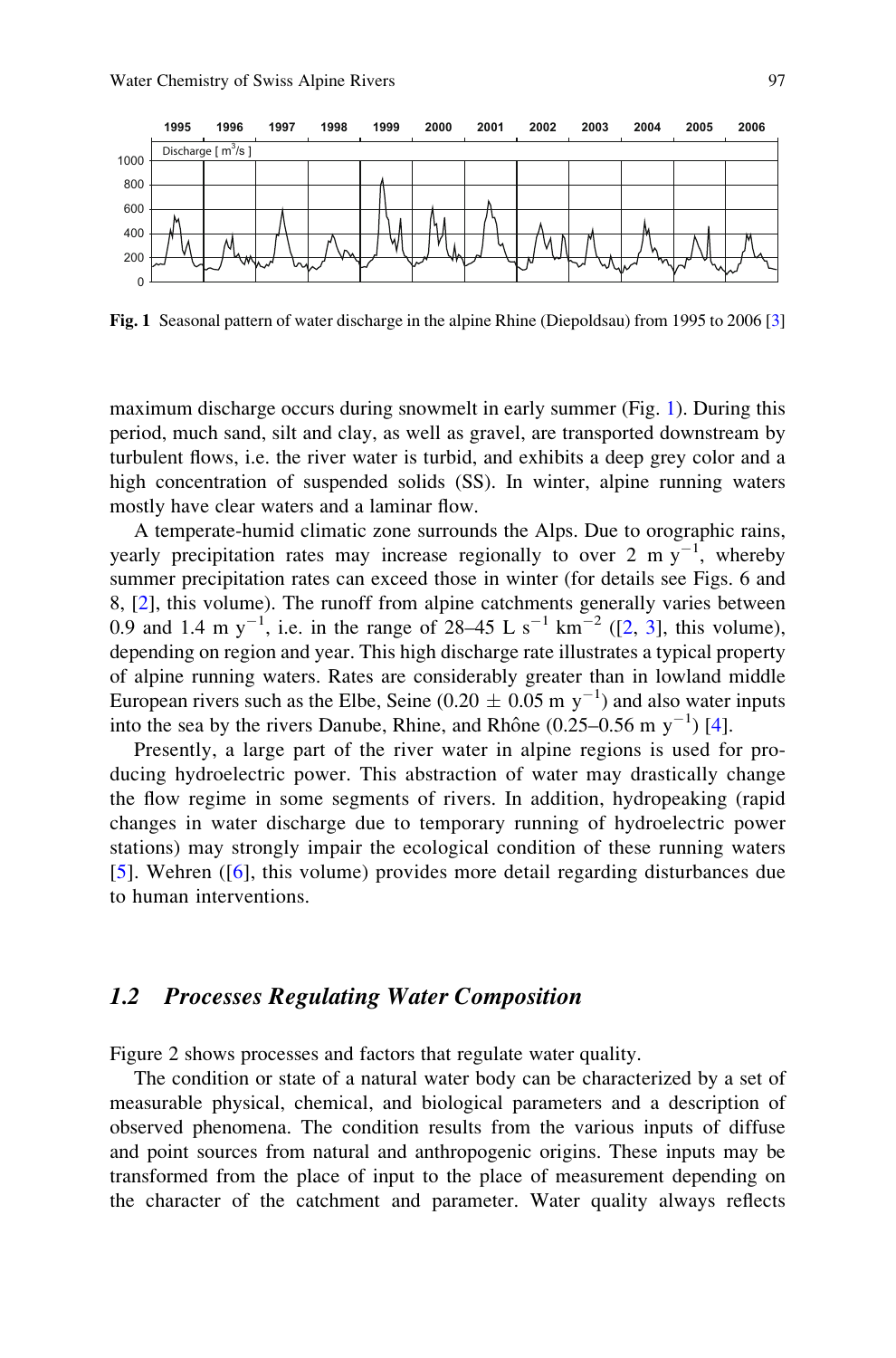<span id="page-3-0"></span>

Fig. 2 Schematic representation of the relationship between input into a river, condition (state), water use, and water quality

an interpretation of data gained by observing the water condition. This assessment must be accomplished according to the goal of the water use and regulations, such as the EU Water Framework Directive [[7\]](#page-22-0) or the Swiss Water Protection Ordinance [[8\]](#page-22-0).

The water composition of alpine rivers is strongly influenced by natural diffuse inputs originating from rock weathering. Weathering processes are defined as the alteration of rocks in the top crust of the earth; it is mainly an interaction of water with rocks [\[9](#page-22-0), [10](#page-22-0)]. Water can act through physical and chemical processes.

In physical weathering, the rock is broken apart by frost heaving, glacial plucking, and abrasion in running waters. The products of these processes are solid particles (rock debris) exhibiting various sizes (boulder, gravel, sand, and silt). In alpine regions, the subsoil consists mainly of these weathering products. A percentage of the smaller particles are flushed downhill by surface runoff, thus representing the SS in running waters. Therefore, alpine rivers exhibit a large load of SS during high water discharge caused by snowmelt or heavy rainfall. Physical weathering also increases the surface area of the rock and debris exposed to chemical weathering.

Chemical weathering describes the interactions of rock-forming minerals with water and its solutes (protons, carbonic acid, complexing agents) [\[9](#page-22-0)]. For the most abundant rocks, calcareous rocks and silicates, such as granitoid rocks, chemical weathering can be considered as acid–base reactions in which the rock-forming minerals represent the base and the dissolved reactants act as the acid, especially dissolved CO<sub>2</sub>. Other minerals, such as gypsum, simply undergo dissolution reactions in water (Table [1\)](#page-4-0).

Biological weathering involves the disintegration of rock and its minerals by the chemical and physical actions of living organisms, for example plant roots or bacteria, which can dissolve minerals by oxidation or reduction processes [\[11](#page-22-0)].

The rates of chemical weathering reactions increase with temperature as all chemical processes. This effect has been confirmed in laboratory experiments and field studies involving silicate rocks [[12\]](#page-22-0). Weathering reactions occur at mineral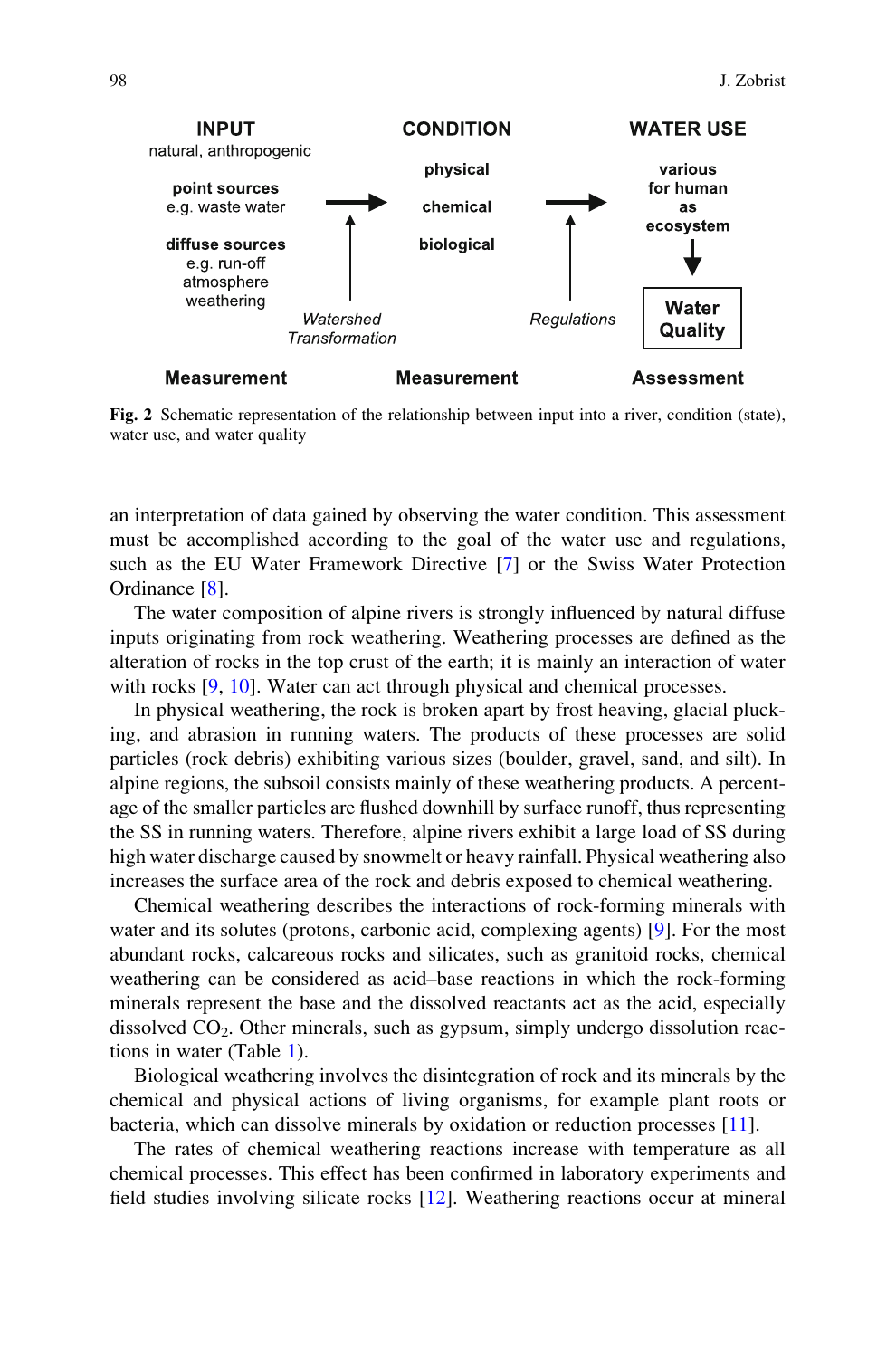<span id="page-4-0"></span>

| dissolution, except for ba- | cterial mediated pyrite oxidation [9, 10]            | Table 1 Important weathering reactions in order of ease of chemical weathering and solubility, which goes along with the reaction rate of the mineral |              |
|-----------------------------|------------------------------------------------------|-------------------------------------------------------------------------------------------------------------------------------------------------------|--------------|
| Rock-forming mineral        | Equation                                             |                                                                                                                                                       | Solubility   |
| Halite (Sylvine)            | NaCl (KCl)                                           | $Na^+(K^+) + Cl$                                                                                                                                      | High         |
| Gypsum                      | $\frac{1}{r}$<br>CaSO <sub>4</sub> 2H <sub>2</sub> O | $Ca^{2+} + SO_4^{2-} + 2H_2O$                                                                                                                         | High         |
| Calcite                     | $CaCO3 + H2CO3$                                      | $Ca^{2+} + 2HCO3$                                                                                                                                     | Intermediate |
| Dolomite                    | $CaMg(CO3)2 + 2H2CO3$                                | $Ca^{2+} + Mg^{2+} + 4HCO_3^-$                                                                                                                        | Intermediate |
| Silicates                   | Primary minerals + $H_2CO_3$                         | Base cations + H <sub>4</sub> SiO <sub>4</sub> + HCO <sub>3</sub> <sup>-</sup> + Al(OH) <sub>3</sub> + secondary minerals                             | Slight       |
| Quartz                      | $SiO2 + 2H2O$                                        | $H_4SiO_4$                                                                                                                                            | Slight       |
| Apatite                     | $Ca_{10}(PO_4)$ $_6(OH)_2 + 6H_2O$                   | 4 Ca <sub>2</sub> (HPO <sub>4</sub> )(OH) <sub>2</sub> + 2Ca <sup>2+</sup> + 2HPO <sub>4</sub> <sup>2-</sup>                                          | Low          |
| Pyrite                      | $FeS2 + 3.75O2 + 2.5H2O$                             | $Fe(OH)_{3} + 2SO_{4}^{2-} + 2H^{+}$                                                                                                                  |              |
| Notes:                      |                                                      |                                                                                                                                                       |              |

CO<sub>2</sub> consumed by weathering reactions represents a sink for atmospheric  $CO_2$ <br>Dissolution of pyrite can also be mediated by bacteria. Weathering reaction listed for silicates is elementary only Dissolution of pyrite can also be mediated by bacteria. Weathering reaction listed for silicates is elementary only CO<sub>2</sub> consumed by weathering reactions represents a sink for atmospheric  $CO<sub>2</sub>$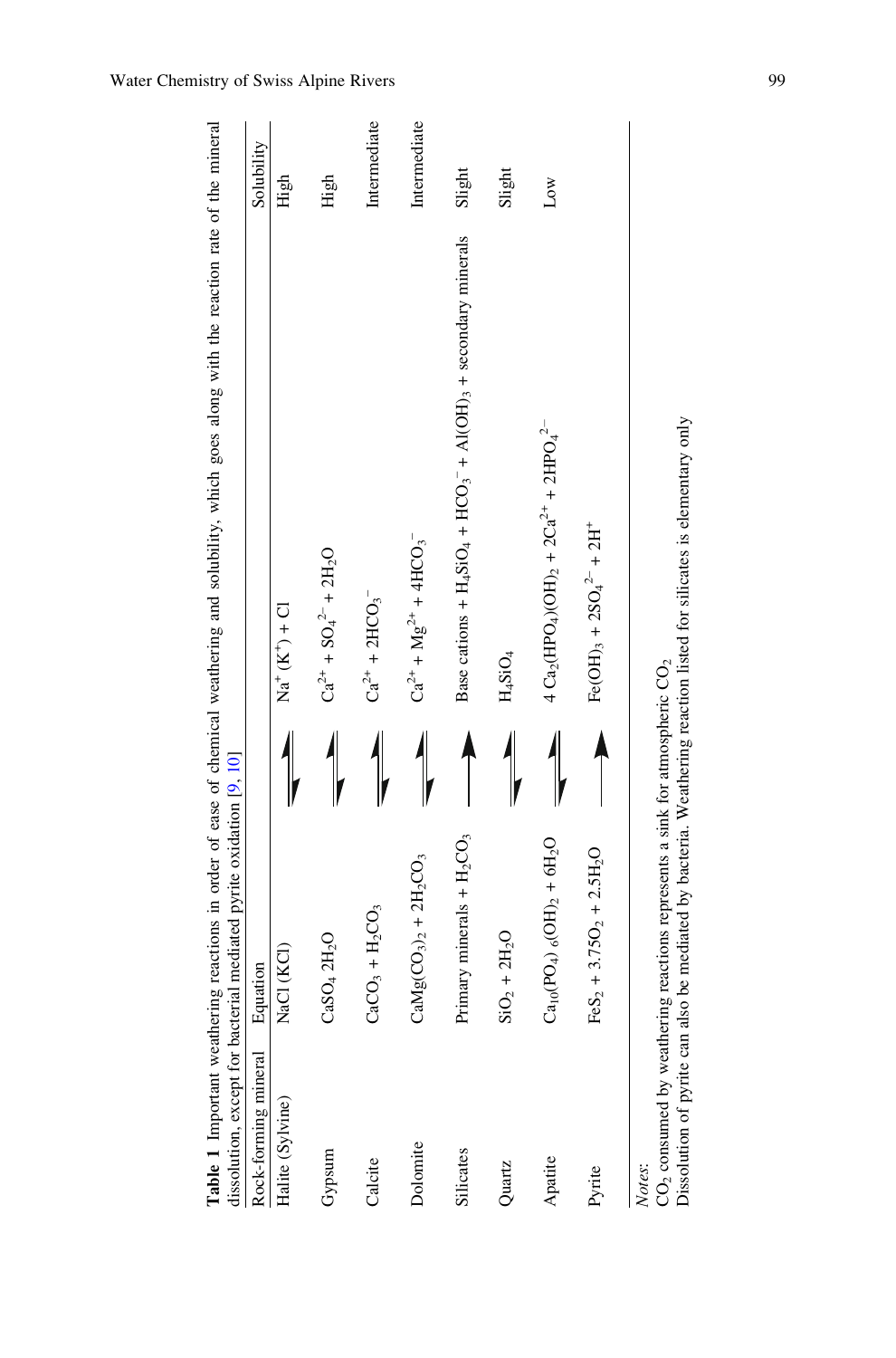surfaces; therefore, the overall rate relies on the size of the wetted surface of the mineral particle and the water flow regime. Hence, comparisons between mineral dissolution rates determined in the laboratory and in the field reveal large discrepancies with orders of magnitude lower rates in the field [[9,](#page-22-0) [13,](#page-22-0) [14](#page-22-0)]. In addition, environmental factors such as the mineral supply from the breakdown of rocks [\[15](#page-22-0)] or runoff [\[16](#page-23-0), [17\]](#page-23-0) can influence weathering rates occurring in natural systems. Factors that govern weathering rates can also be described by two kinds of weathering regime [\[18](#page-23-0)]. In a transport-limited regime, physical erosion is low and produces fewer new reactive surfaces of minerals. In addition, it leads to an excess of soil that depresses the chemical weathering of bedrock. In a weathering-limited regime, high physical erosion restricts soil formation and continuously creates new reactive surfaces that can be weathered chemically. Weathering rates of carbonates and silicates also depend on the partial pressure of  $CO<sub>2</sub>$  at the location where reactions proceed in soil and aquifers. The solubility of calcite and dolomite is inversely proportional to temperatures found in natural aquatic environments [[19\]](#page-23-0). All these processes and factors must be considered when assessing whether climate effects change weathering rates and its implication regarding the regulation of atmospheric  $CO<sub>2</sub>$  [\[12](#page-22-0), [15,](#page-22-0) [18,](#page-23-0) [19](#page-23-0)].

In alpine rivers, dilution will govern the impairment from pollution loads by point or diffuse sources such as treated wastewaters or runoff from agricultural lands. This dilution effect decreases gradually when rivers enter the lower altitude range of a watershed.

## 1.3 Data

In the field of water protection, small and medium-sized alpine running waters are rarely monitored, since their impairment by pollution is considered small. Therefore, the database of nutrients for such rivers relies on ecological research projects [[20–23](#page-23-0)]. The National Long-Term Surveillance of Swiss Rivers (NADUF) [[23](#page-23-0)] monitors the larger alpine rivers Rhine, Rhône, Ticino, and Inn, and yields data on nutrients and geochemical constituents as well. To highlight the specific chemical condition of alpine rivers, relevant data, including the Thur River for comparison, are included in the following discussion. The Thur flows through a part of the eastern Swiss Plateau (Swiss Midlands) where major intensive agricultural activities occur. The Thur has its source in the alpine region of the Säntis massif.

Rivers listed in Table [2](#page-6-0) and shown in Fig. [3](#page-3-0) incorporate a broad range of characteristics, including water discharge, catchment area, land cover, land use, and the number of people living in the catchment. Land use and population reflect the potential pollution intensity, whereas the percentage of intensively used agricultural land in the catchment or the number of inhabitants per unit water discharge are major pollution stress factors. They also represent important diffuse and point sources of pollution.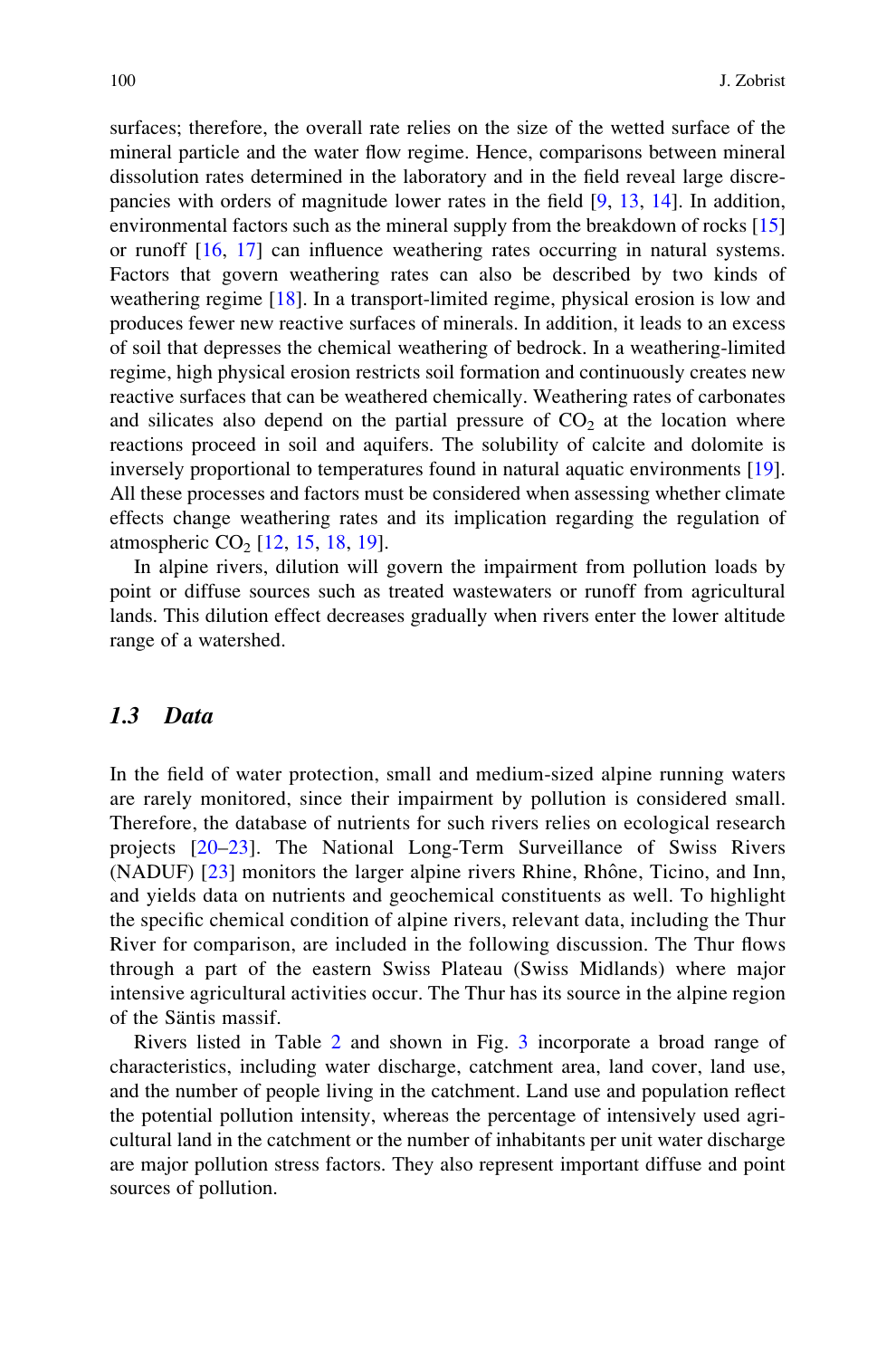<span id="page-6-0"></span>

|                           | Table 2 Character of alpine catchments for which chemical data are discussed                        |                                                                        |            |            |                                                   |                |     |               |                                            |                   |
|---------------------------|-----------------------------------------------------------------------------------------------------|------------------------------------------------------------------------|------------|------------|---------------------------------------------------|----------------|-----|---------------|--------------------------------------------|-------------------|
| River station             | Water discharge<br>$m^3s^{-1}$ mean Q                                                               | Basin area<br>$km^2$                                                   | $%$ Barren | $%$ Forest | $%$ ext. used $%$ int. used $%$ settl. Inhab. per |                |     | mean Q        | Basin altitude References<br>m.a.s.l. mean |                   |
| Six glacier               | $0.6 - 4$                                                                                           | $20 - 50$                                                              | $-85$      | ら          | $\frac{1}{\sqrt{2}}$                              | 0              | 0   | 0             | $-2,900$                                   | [22]              |
| streams                   |                                                                                                     |                                                                        |            |            |                                                   |                |     |               |                                            |                   |
| Versegères                | $-0.6$                                                                                              | $\overline{5}$                                                         | 19.0       | 18.1       | 61.0                                              | $\overline{c}$ | 0.7 | $\Im$         | 2,065                                      | [20]              |
| Calancasca                |                                                                                                     | 108                                                                    | 34.3       | 20.9       | 43.2                                              | $\Xi$          | 0.6 | $\mathcal{L}$ | 1,965                                      | $\overline{[20]}$ |
| Arvigo                    |                                                                                                     |                                                                        |            |            |                                                   |                |     |               |                                            |                   |
| Erlenbach                 |                                                                                                     | 0.76                                                                   | 0.0        | 33.7       | 61.3                                              | 5.0            | 0.0 |               | 1,348                                      | [23]              |
| Rhine                     | 244                                                                                                 | 6,116                                                                  | 20.2       | 23.0       | 46.0                                              | 8.1            | 2.8 | 1,500         | 1,790                                      | [23]              |
| <i>ipoldsau</i>           |                                                                                                     |                                                                        |            |            |                                                   |                |     |               |                                            |                   |
| Rhône                     | 190                                                                                                 | 5,236                                                                  | 41.6       | 16.9       | 32.6                                              | 6.0            | 2.8 | 1,500         | 2,123                                      | [23]              |
| Porte-du-Scex             |                                                                                                     |                                                                        |            |            |                                                   |                |     |               |                                            |                   |
| $\mathbf{m}$              | 24                                                                                                  | 617                                                                    | 47.6       | 6.2        | 41.3                                              | 3.2            | 1.7 | 630ª          | 2,462                                      | [23]              |
| S-Chanf                   |                                                                                                     |                                                                        |            |            |                                                   |                |     |               |                                            |                   |
| Ticino                    |                                                                                                     | 1,617                                                                  | 19.3       | 33.8       | 40.9                                              | 3.1            | 2.9 | 1,000         | 1,635                                      | [23]              |
| Riazzino                  |                                                                                                     |                                                                        |            |            |                                                   |                |     |               |                                            |                   |
| hur                       |                                                                                                     | 1,704                                                                  | 1.5        | 25.6       | 18.4                                              | 45.7           | 8.8 | 6,300         | 768                                        | [23]              |
| Andelfingen               |                                                                                                     |                                                                        |            |            |                                                   |                |     |               |                                            |                   |
| aWithout seasonal guests  |                                                                                                     |                                                                        |            |            |                                                   |                |     |               |                                            |                   |
| Notation for land uses:   |                                                                                                     |                                                                        |            |            |                                                   |                |     |               |                                            |                   |
|                           | Barren: land with no vegetation, e.g. snow fields, glacier, bedrock, rock debris, surface waters    |                                                                        |            |            |                                                   |                |     |               |                                            |                   |
| Forest: dense forest, can |                                                                                                     | be exploited, not fertilized                                           |            |            |                                                   |                |     |               |                                            |                   |
| Ext. used: land covered   |                                                                                                     | with vegetation, which is not or only scarcely used and not fertilized |            |            |                                                   |                |     |               |                                            |                   |
|                           | Int. used: agricultural land that is fertilized strongly, e.g. arable land, pastures, and vineyards |                                                                        |            |            |                                                   |                |     |               |                                            |                   |

Settl.: human settlements, e.g. villages, roads, and industrial areas

Settl.: human settlements, e.g. villages, roads, and industrial areas<br>The six glacier rivers are situated pairwise in three regions, the Val Roseg in Graubünden, Alps of Uri, and the Bernese Alps, their land use is a rough The six glacier rivers are situated pairwise in three regions, the Val Roseg in Graubunden, Alps of Uri, and the Bernese Alps, their land use is a rough estimate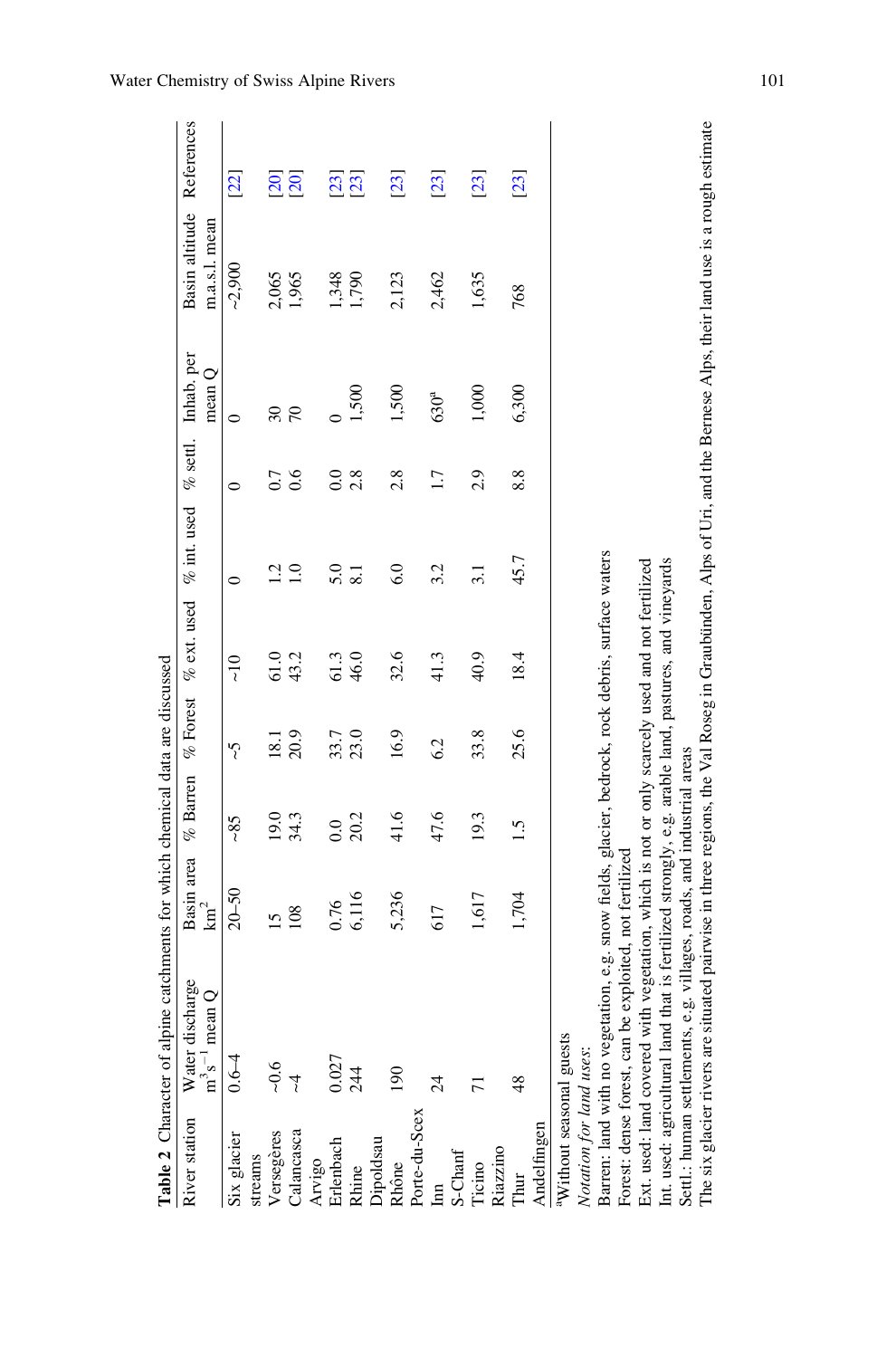<span id="page-7-0"></span>

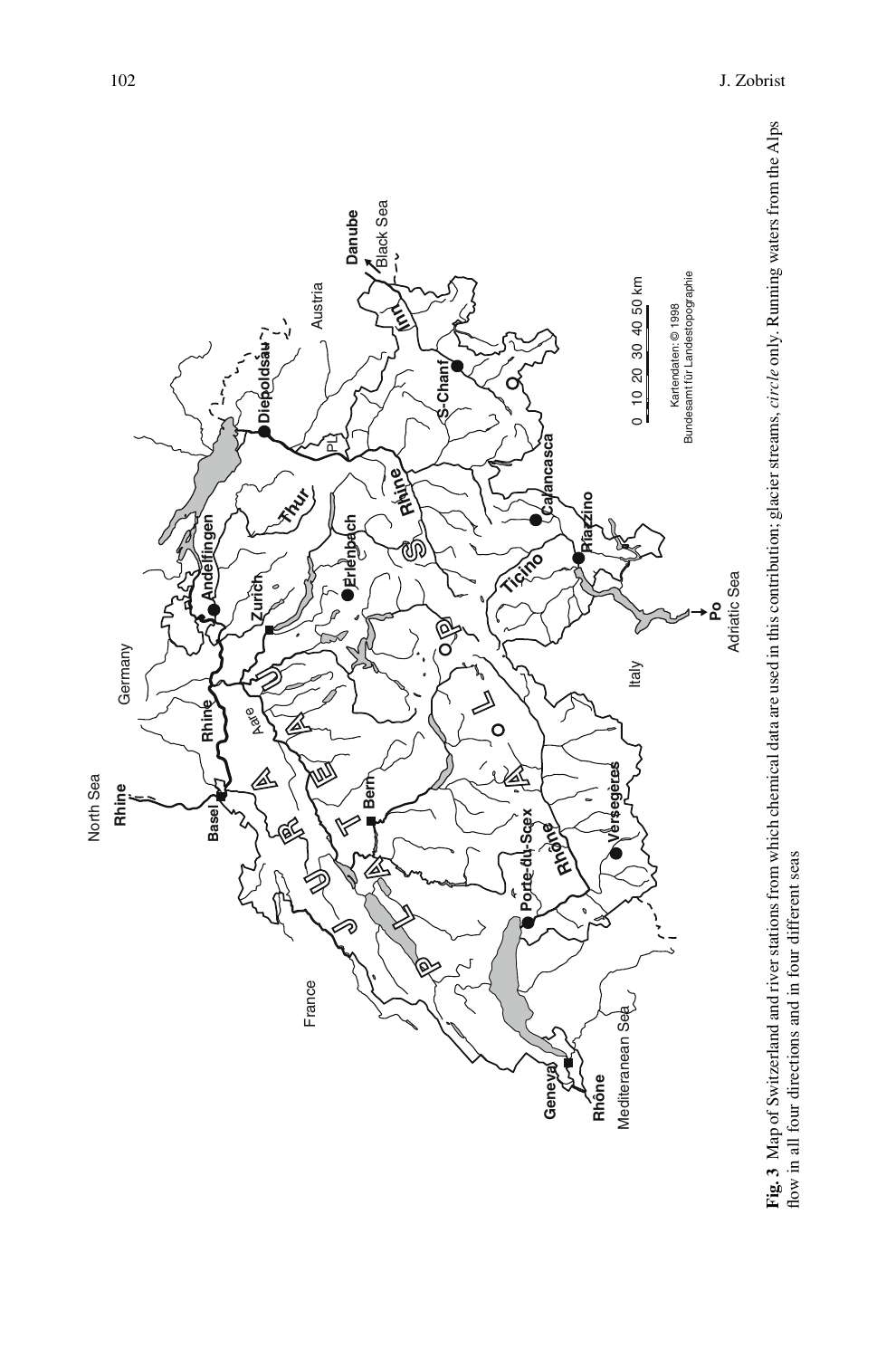## <span id="page-8-0"></span>1.4 Objectives

The following sections aim to illustrate the key words displayed in Fig. [2](#page-7-0) using measured data and to discuss the important processes regulating the observed water conditions. The change in nutrient concentrations in Swiss alpine running waters will be reported proceeding from high alpine regions to lower alpine valleys. Data gained from the long-term monitoring NADUF program facilitate the identification of significant trends in nutrient concentrations and loads as well as geochemical parameters. The reasons for observed trends will be discussed in the framework of water pollution control measures taken, and climate change. Data used also enable us to calculate export coefficients for nutrients characterizing the different land uses and to estimate geochemical weathering rates.

## 2 Current Chemical Conditions

## 2.1 Phosphorous

Concentrations of dissolved reactive phosphorous (DRP) (Fig. 4) in glacier streams, and the two small streams Calancasca and Versegeres, fell in the range of a few

Fig. 4 Concentration ranges (5%, 50%, and 95% percentiles) of DRP in six glacier streams (Gla), two alpine streams Versegères and Calancasca (Ver, Cal), one prealpine stream Erlenbach (Erl), three alpine rivers Rhine (Rhi), Rhône (Rhô), and Ticino (Tic) and the midland river Thur (Thu). Note: Database: glacier streams altogether 90 grab samples (1998/99), Versegères 27 grab samples (1980/81), Calancasca 34 grab samples (1980/81), Erlenbach 52 continuous and flow proportional weekly samples (2005), Ticino continuous and flow proportional biweekly samples 1997–1999 Rhine, Rhône, and Thur continuous and flow proportional biweekly samples 2001–2005

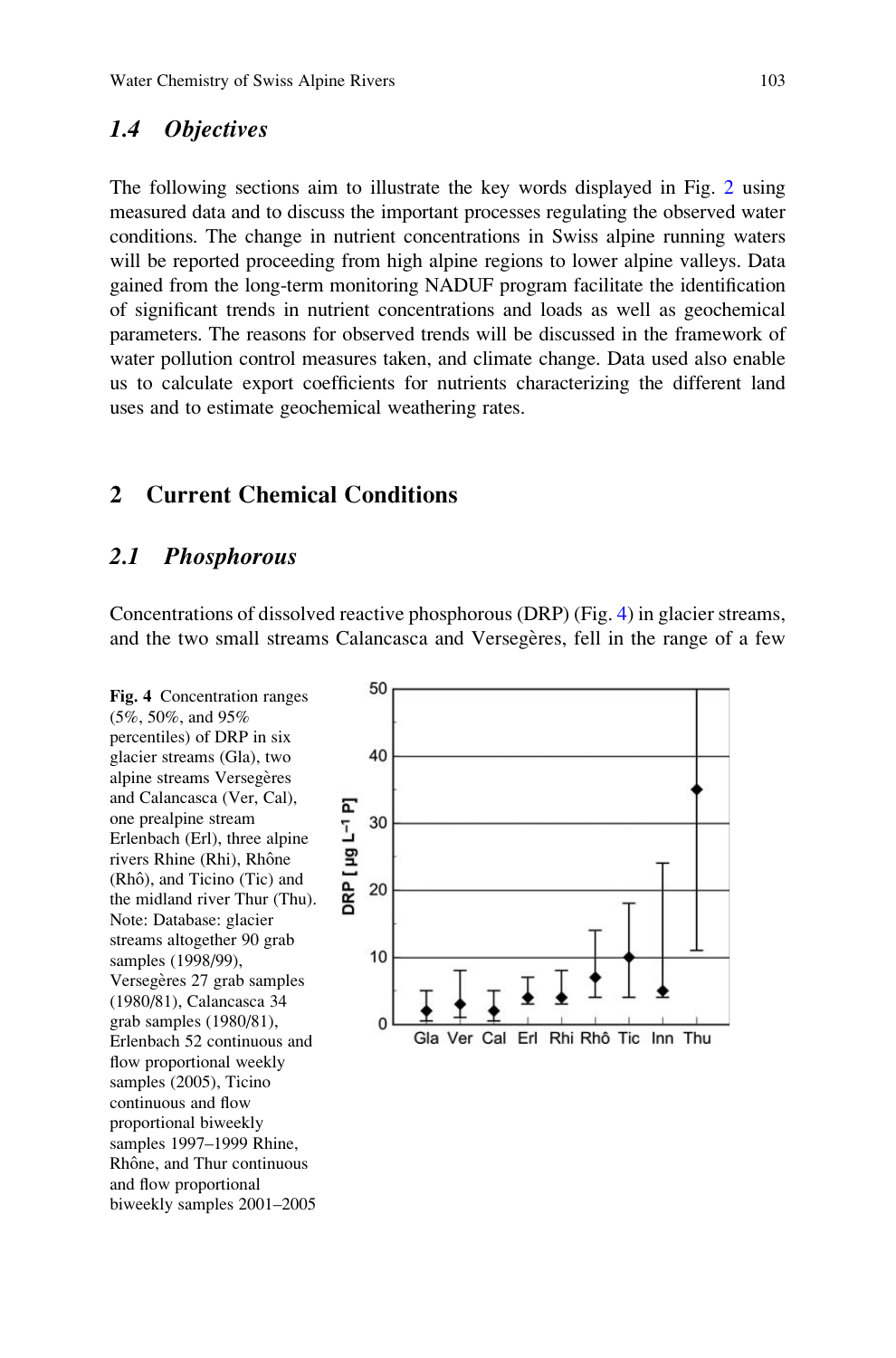<span id="page-9-0"></span> $\mu$ g L<sup>-1</sup> P. Values were just above the analytical detection of the method applied in these three surveys. Human activities in these catchments are very small; therefore concentrations measured reflect natural background values of alpine running waters in the Swiss Alps. Concentrations can be considered being due to the weathering of phosphate-containing minerals and small atmospheric inputs. The lower average altitude of the Versegeres catchment may explain the somewhat higher concentrations of DRP in this stream in relation to those in the glacier streams and Calancasca stream; that is by more active vegetation. The increase in average DRP in the Erlenbach stream to 4  $\mu$ g L<sup>-1</sup> P compared to the three other rivers may also be caused by the higher detection limit of the analytical method applied in this survey. The average DRP concentrations in the large rivers Rhine, Rhône, Ticino, and Inn were still low considering the existing inputs from treated wastewater and runoff from agricultural land. These low average DRP concentrations result from the water protection measures taken in Switzerland to decrease phosphorous (P) inputs into surface waters [\[24](#page-23-0)], especially into lakes where eutrophication occurred [[25\]](#page-23-0). Trend analysis of P concentrations in Swiss rivers [\[26](#page-23-0)], including alpine rivers, exemplified in Fig. 5, have clearly shown the decrease in P loads. The high content of SS also favors low concentrations of dissolved P in alpine rivers due to sorption of P to particles. Therefore, in rivers exhibiting high concentrations of fine particles, the potential bioavailable load of P can be underestimated by using measured DRP data [\[27](#page-23-0)]. Figure [4](#page-8-0) also clearly displays the difference in the DRP concentration between natural rivers and slightly impaired running waters and the River Thur, which lies in a catchment on the Swiss Plateau where nearly half of the catchment area is used by intensive agriculture and the input of treated wastewater is significant.

Concentrations of total phosphorous (TP) mostly exceeded those of DRP and exhibit a different pattern (Fig. [5](#page-10-0)). During high flow conditions, concentrations of TP and SS both show high values that indicate a good correlation between these two chemical parameters. As an extreme, the weekly sample during a high flow event

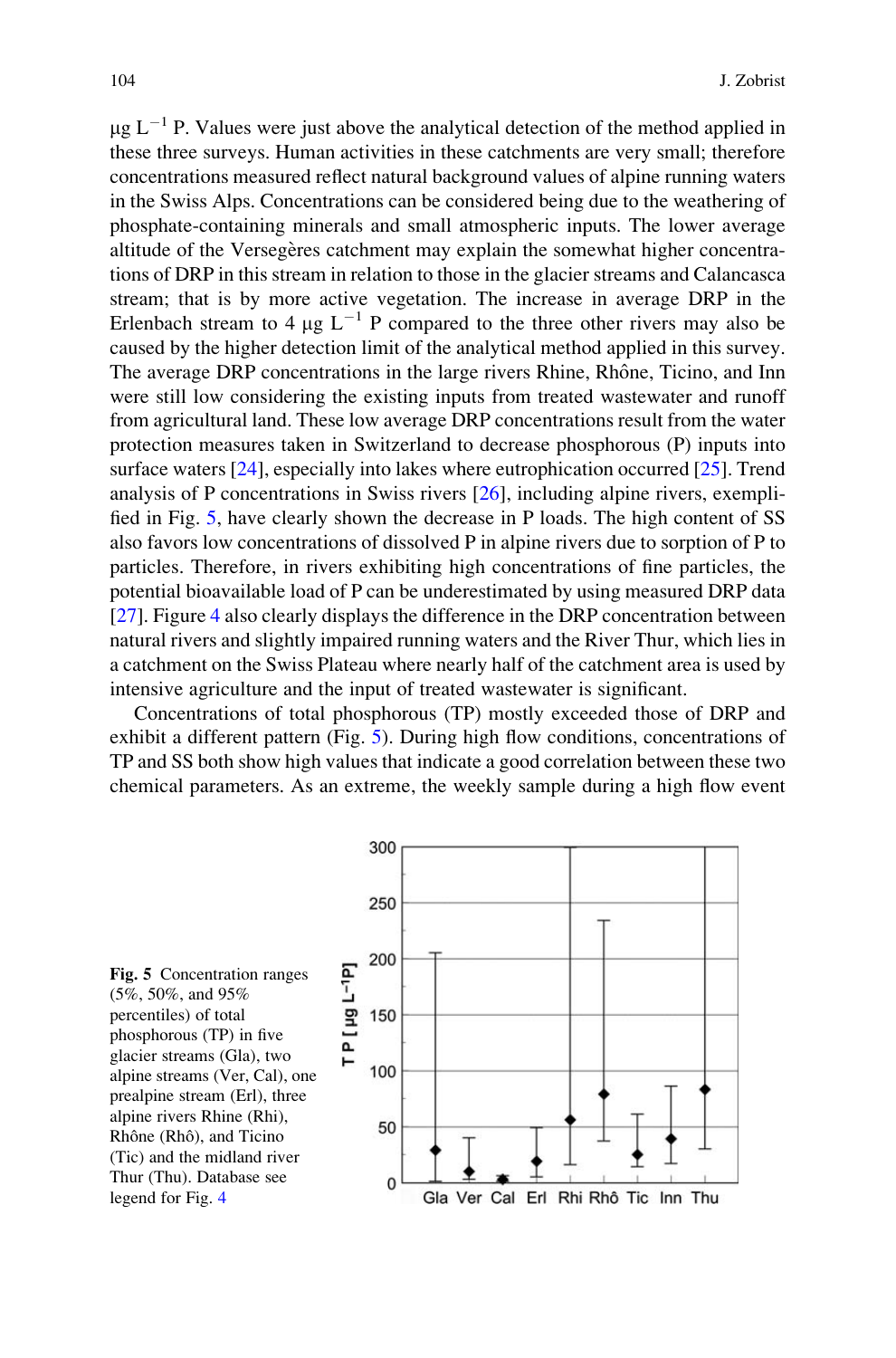<span id="page-10-0"></span>that occurred in the alpine Rhine in August 2005 exhibited a TP concentration of 2,550  $\mu$ g L<sup>-1</sup> P and a SS concentration of 2.52 g L<sup>-1</sup>. This means that 78% of the yearly load of TP and 63% of the SS were discharged during this peak flow. Speciation data from the glacier streams and the Versegeres and Calancasca  $[20, 22]$  $[20, 22]$  $[20, 22]$  $[20, 22]$  $[20, 22]$ showed that the total dissolved fraction of phosphorous is only slightly higher than the DRP concentration, but clearly less than the TP. Therefore, it can be assumed that the main fraction of the P load present as TP measured in alpine rivers is not bioavailable to algae when these waters are discharged into lakes.

## 2.2 Nitrogen

Nitrate  $(NO_3)$  concentrations (Fig. [6](#page-11-0)) observed in the glacier streams and the Versegères, Calancasca, and Erlenbach reflect the contemporary background values in alpine running waters. Concentrations are mainly due to atmospheric inputs of inorganic nitrogen compounds such as ammonium  $(NH_4)$  and  $NO_3$ . The higher atmospheric nitrogen deposition rate in the southern Alps than in the northern region  $[28]$  $[28]$  may explain the higher  $NO<sub>3</sub>$  concentration in the Calancasca stream. Concentrations in the alpine rivers, Rhine to Inn, exceeded background values, indicating a small but clear anthropogenic impairment.  $NO<sub>3</sub>$  concentrations in the Thur were above those measured in alpine running waters. They indicate the high nitrogen inputs from fertilized agricultural lands [[29\]](#page-23-0).

The median ammonium concentration in the glacier streams, the Versegeres and the Calancasca equaled 10–15  $\mu$ g L<sup>-1</sup> N, whereas ammonium levels mostly went over the median in summer. The median values of nitrite  $(NO<sub>2</sub>)$  were low in the range of  $1-2 \mu g L^{-1} N$ . Concentrations of dissolved organic nitrogen in glacier streams were about one third of that of  $NO<sub>3</sub>$ . Therefore, ammonium and nitrite contributed little to the background concentration of total dissolved nitrogen

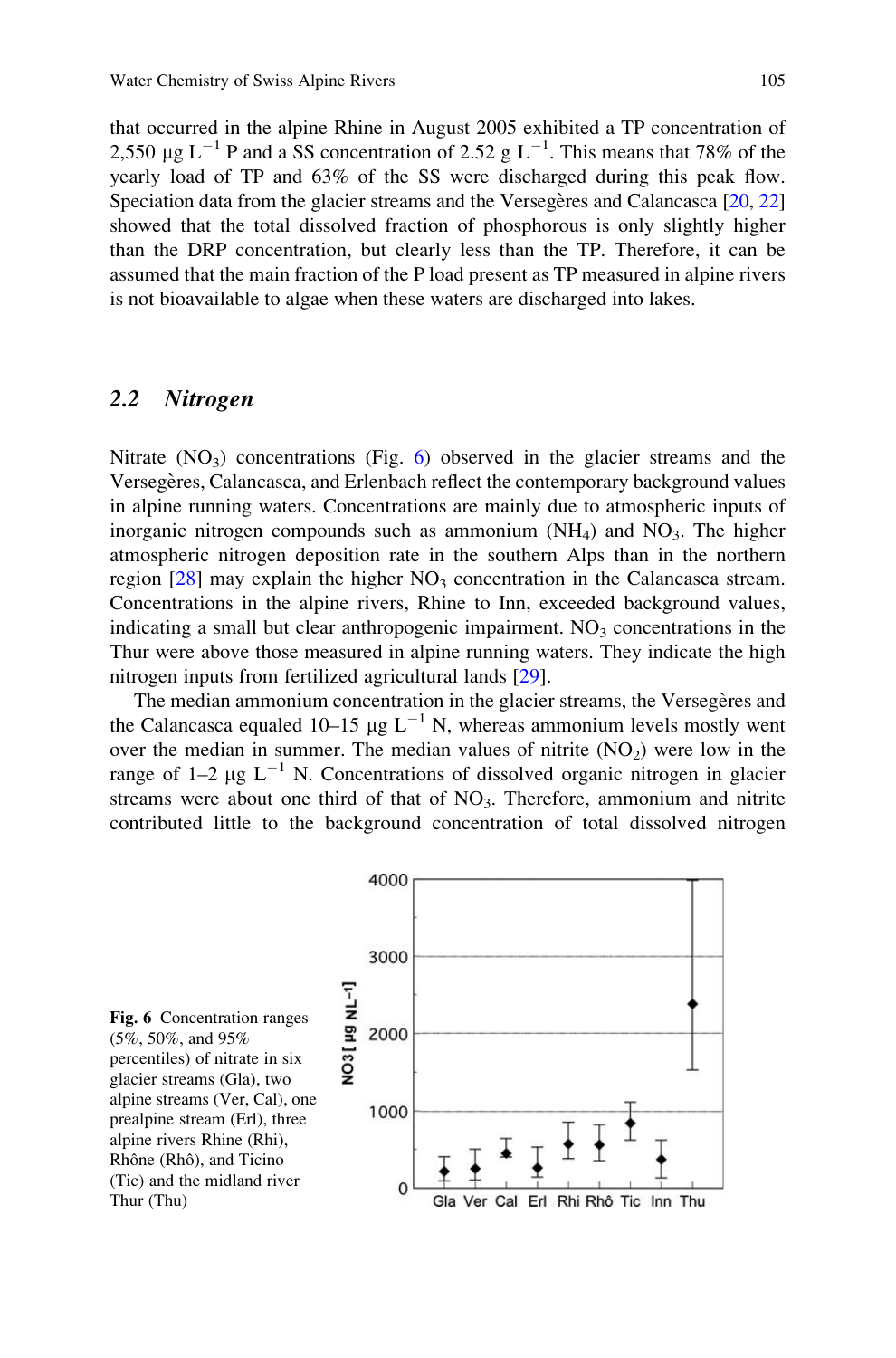<span id="page-11-0"></span>content in natural alpine rivers. In addition, concentrations of nitrite and ammonia, that is produced in the pH-dependent equilibrium with ammonium, remained well below the toxicity level for salmonoids in fresh waters [[30\]](#page-23-0). The content of particulate nitrogen in glacier streams was  $\langle 10\%$  of that of NO<sub>3</sub> or total nitrogen. In the alpine rivers, Rhine to Inn,  $NO_3$  amounted to 70–85% of the total nitrogen [\[26](#page-23-0)]. In the case of the Thur, nitrate made up over 90% of the total nitrogen. This means that the other nitrogen fractions mentioned above contribute little to the total nitrogen load in Swiss rivers.

## 2.3 Other Nutrients

In waters, silicic acid  $(H_4SiO_4)$  represents an important nutrient for diatoms. Potassium (K) also acts as a nutrient for aquatic plants, although it is rarely limiting. Their concentrations in alpine rivers are strongly governed by the chemical weathering of silicates (rock-forming minerals) such as biotite, K-feldspar, and clay minerals. Concentrations of K and  $H_4SiO_4$  observed in alpine rivers (Fig. [7\)](#page-9-0) reflect qualitatively the relative abundance of silicates in the catchment. Highest values, medians and 95% percentiles, were reported in the Ticino, a catchment covered mainly with silicates, gneiss, and granites. The lowest concentrations were observed in the Erlenbach, a catchment exhibiting calcareous rocks, mainly flysch (calcareous sandstones with clay-rich schists), which also contain some clay. The relatively high range of K in the Thur, a catchment dominated by calcareous rocks, mainly molasses, can be explained by inputs from fertilized agricultural lands.



Fig. 7 Concentration ranges (5%, 50%, and 95% percentiles) of potassium and silicic acid in one prealpine stream (Erl), three alpine rivers Rhine (Rhi), Rhône (Rhô), and Ticino (Tic) and the midland river Thur (Thu)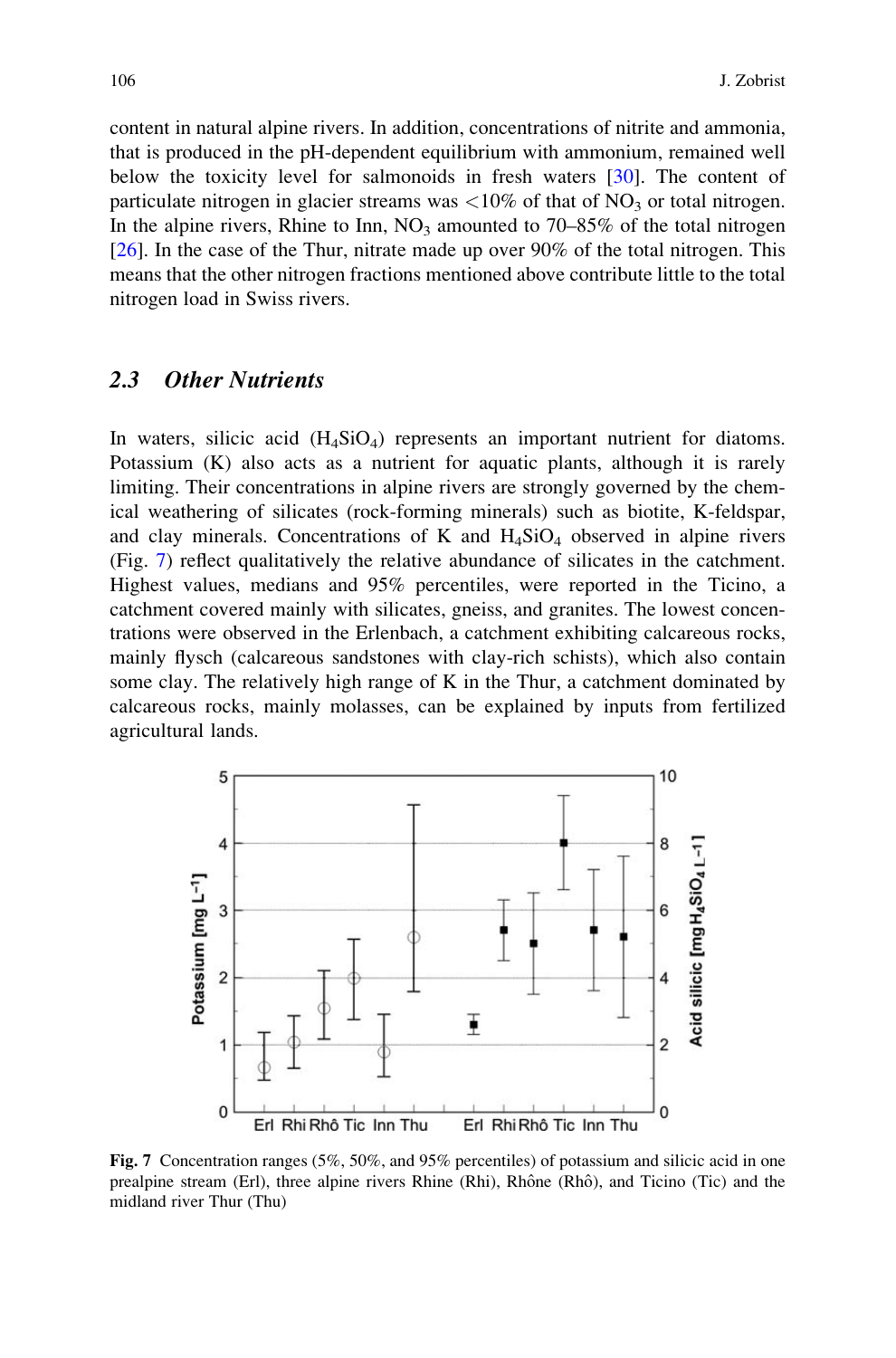## <span id="page-12-0"></span>3 Trends

### 3.1 Introduction

The long-standing data series obtained by the NADUF program allowed the evaluation of changes and trends in nutrient concentrations and loads. The mathematical model chosen describes the time series in concentration and load as a yearly sinusoidal function, representing the seasonal fluctuation and the linear change with time. The regression calculation with the data measured gives the average yearly trend and the average amplitude in seasonal variation. In addition, the calculation also estimates the standard deviations of the regression coefficients [\[26](#page-23-0)]. Trends and amplitude are considered significant if the correlation coefficient of the regression is statistically significant at the 95% level and the 95% confidence intervals of the linear trend or amplitude do not include zero. This kind of time-series analysis allows detecting small but significant linear trends down to 0.1% per year depending on the chemical parameter and water flow regime.

## 3.2 Phosphorous

The long-term time series in DRP concentrations, exemplified in Fig. 8, showed a clear decrease in most Swiss rivers and a downward step in 1986, the year in which



Fig. 8 Influence of the P-ban in detergent to the moving averages over a period of 22 weeks (solid line) for DRP concentration in the Thur and Rhône. Sinusoidal regression curves (dashed line) before and after the ban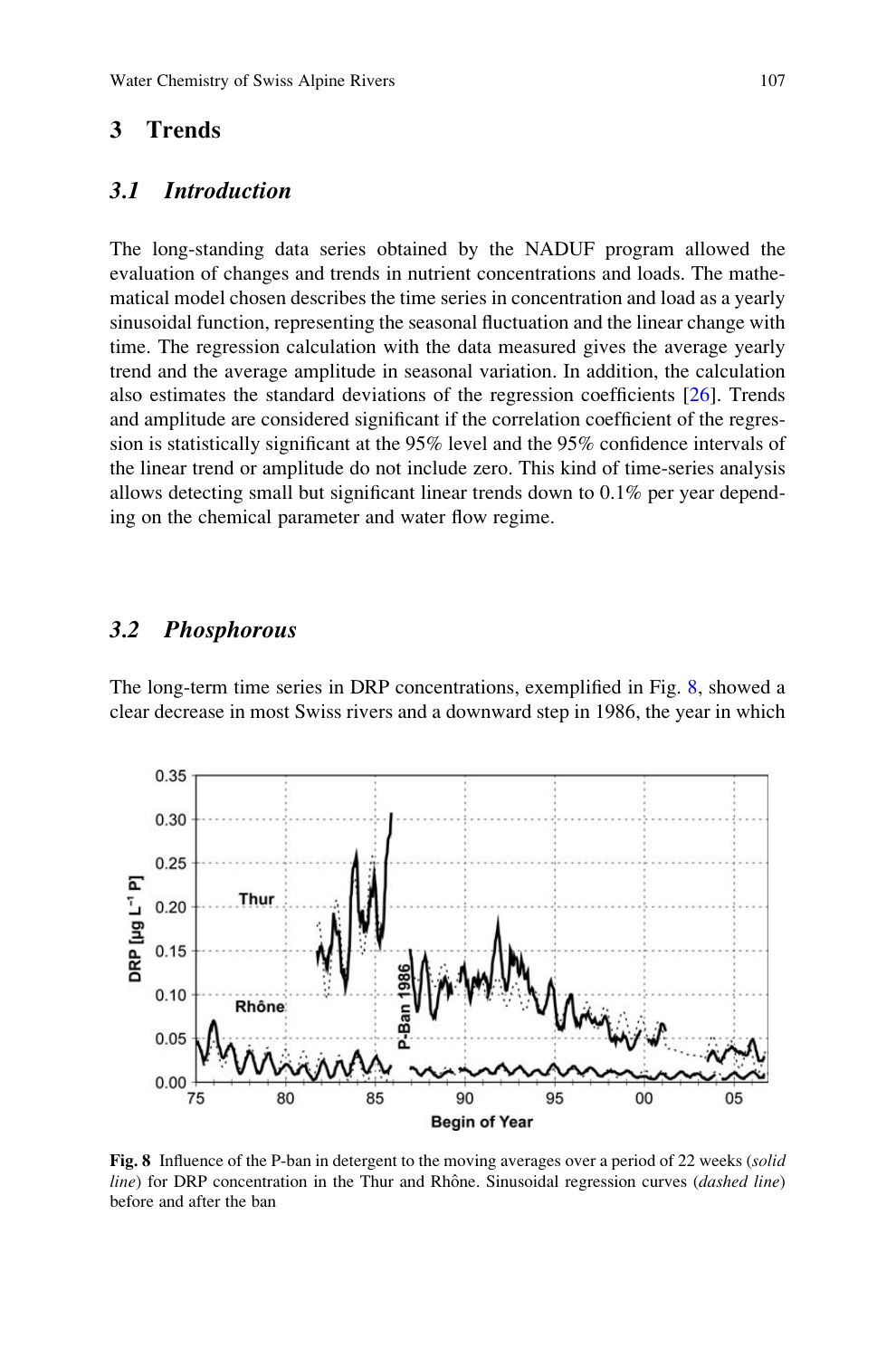

Fig. 9 Moving average over a period of 22 weeks for TP concentration *(lower curve)* and load (upper curve) in the Rhine from 1977 to 2006

the P-ban in detergent was enforced. The yearly decrease in the Rhône amounted to 2.3  $\mu$ g L<sup>-1</sup> P in the period 1975–1985, it decreased to 0.3  $\mu$ g L<sup>-1</sup> P afterwards. In the River Thur, an increase was noted in the short measuring period before the P-ban. After 1986, the DRP concentration clearly decreased at a yearly rate of 5.5  $\mu$ g L<sup>-1</sup> P. However, in the last two years the downward trend appeared to level out. In alpine rivers, decreases in DRP concentrations and loads were usually small but mostly statistical significant [[26\]](#page-23-0). Trends estimated in the alpine Rhine are similar to those in the Rhône.

TP concentrations and loads displayed strong seasonal fluctuations (Fig. 9). In addition, peak flow resulted in high TP concentrations and loads. The trend analysis yielded no statistically significant change over the measuring period of 30 years in the Rhine or 32 years in the Rhône. However, at shorter intervals, some significant changes could be recognized, such as in the period from 1977 to 1986.

Siegrist and Boller [[24\]](#page-23-0) estimated that the P-ban in detergents resulted in a decrease of P input of 2,600 t P y<sup>-1</sup> (390 g P s<sup>-1</sup>) by wastewaters into Swiss surface waters. Referring this decrease to the alpine Rhine catchment (proportional to the number of inhabitants), a reduction in P-load of 145 t  $y^{-1}$  (4.5 g s<sup>-1</sup>) can be expected, giving an average concentration decrease of 18  $\mu$ g L<sup>-1</sup> P. For the alpine Rhône, this decrease would equal 110 t y<sup>-1</sup> P (3.6 g s<sup>-1</sup> P), resp. 19 µg L<sup>-1</sup> P and for the Thur 120 t y<sup>-1</sup> P (3.7 g s<sup>-1</sup> P), resp. 77  $\mu$ g L<sup>-1</sup> P. The measured decreases in P in the alpine Rhine and Rhône (Fig.  $8$ ) were not as large as those expected by the P-ban, although the P input by detergents in wastewaters occurs mainly in the form of DRP. The higher decrease found in the Thur may be attributed to P control measures taken on agricultural lands and in enhanced P elimination in wastewater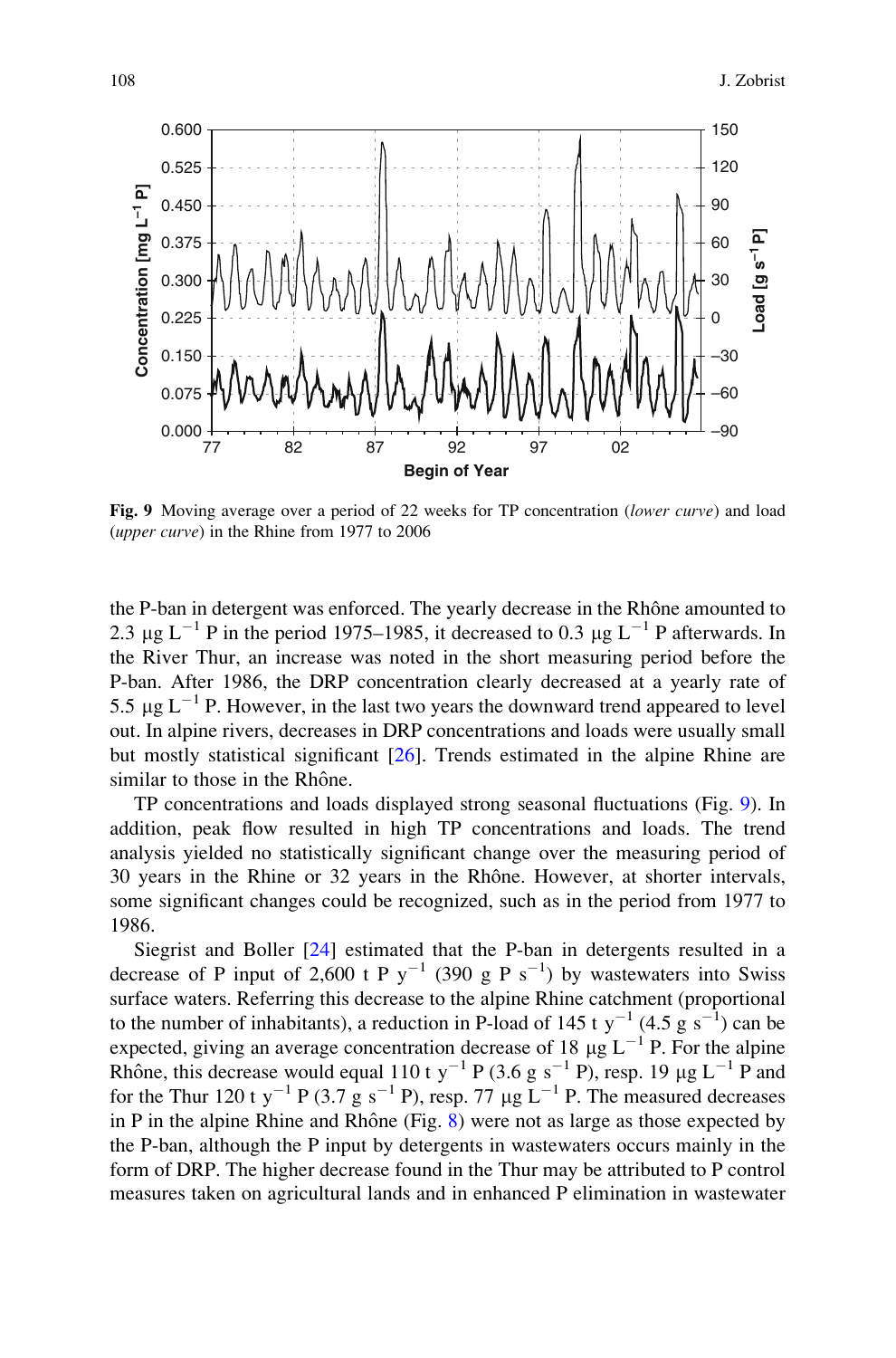treatment plants. Two factors may explain why the effect of the P-ban could not be clearly detected by monitoring TP: The decrease in the P load in the alpine rivers due to the P-ban was small compared to the total measured TP load, and the strong yearly fluctuation in measured TP loads and concentrations may mask the decrease. The main source of TP in alpine running waters originates from soil particles that are flushed during heavy rainfalls or by snowmelt into running waters.

#### 3.3 Nitrate

 $NO<sub>3</sub>$  concentrations and loads in the Rhône, as well as in the Rhine, showed clear trends (Fig. 10). From the mid-1970s to the end of the 1980s, both concentrations and loads increased significantly in the range of 2–5%, that is 9–14  $\mu$ g L<sup>-1</sup> N per year. From the 1990s to 2006, concentrations and loads decreased significantly in the Rhône, about  $0.5\%$  per year, whereas decreases in the Rhine were insignificant. This downward trend of  $NO<sub>3</sub>$  is probably due to a change in agricultural practices, as they adapted the input of fertilizer to the need of the crops and avoiding fallow fields in winter. During the entire measuring period from 1975 to 2006,  $NO<sub>3</sub>$  concentrations increased significantly, 0.4% per year in the Rhône and  $0.2\%$  per year in the Rhine. The NO<sub>3</sub> loads did not change significantly in either river, although the water discharge in the Rhine decreased 0.5% per year.



Fig. 10 Moving average (period 22 weeks) of nitrate concentration (lower curve) and load (upper  $curve$ ) in the Rhône from 1975 to 2006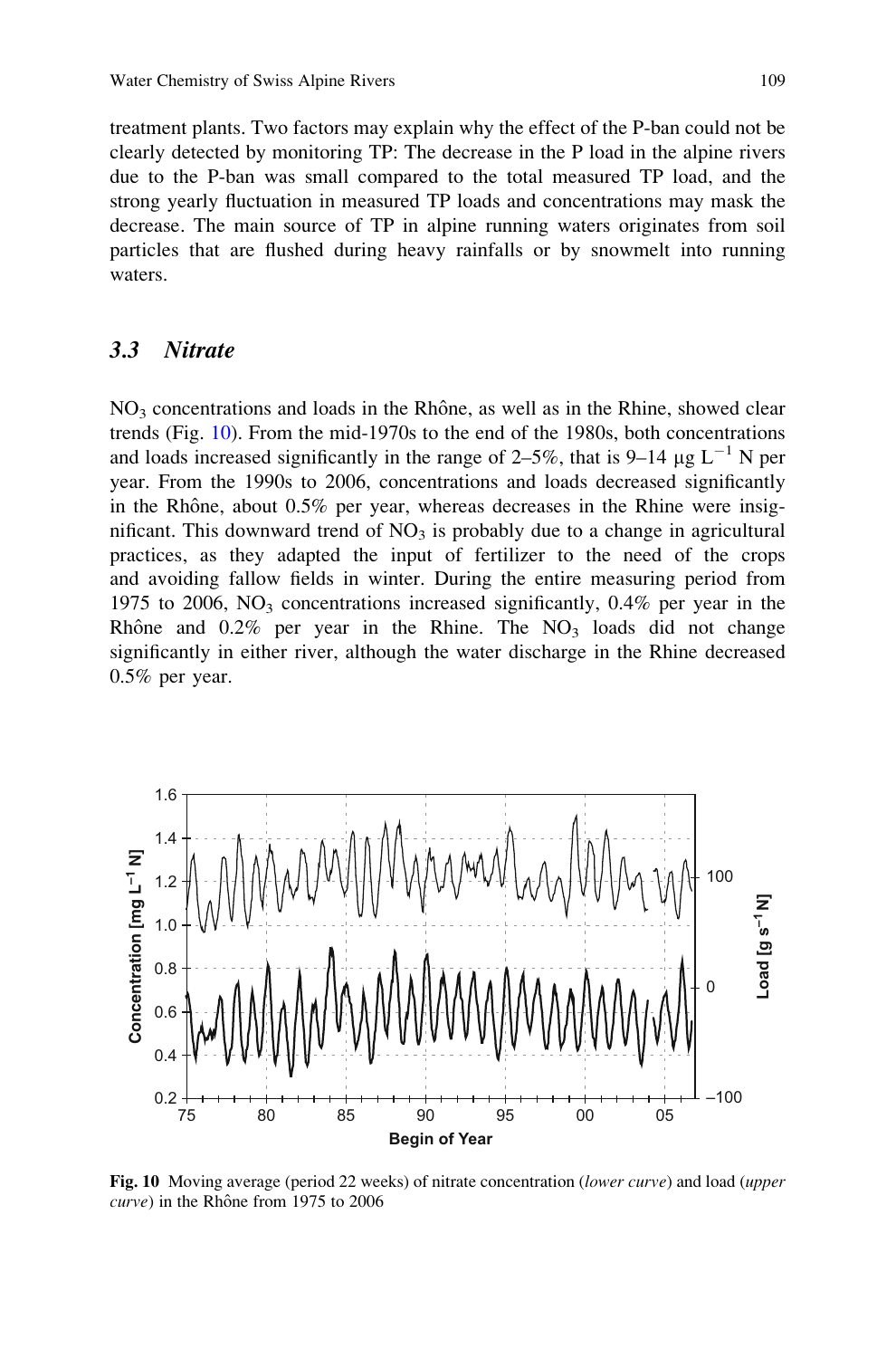## 3.4 Water Temperature and Geochemical Parameters

Water temperatures measured continuously at the sampling stations of the Rhine and Rhône have increased significantly. In the River Rhine, the increase amounted to  $0.031^{\circ}$ C or  $0.43\%$  per year or  $0.95^{\circ}$ C in 30 years (Fig. 11), and in the River Rhône the average increase was  $0.023^{\circ}$ C or  $0.34\%$  per year or  $0.69^{\circ}$ C in 30 years. In rivers on the Swiss Plateau [\[26](#page-23-0), [31\]](#page-23-0), temperature increases mostly were over 0.4% per year. Figure 11 displays a remarkable temperature increase in the period 1987– 1992 when the water discharge was low. Therefore, one might argue that the temperature increase was due to the change in water discharge. Indeed, the heat flux in the Rhine as well as in the Rhône did not change significantly over the measuring period from 1975 to 2006. However, this result would be inconsistent with the warming effect of running waters expected by increased air temperature (see [[2\]](#page-22-0), this volume). When discussing the causes of water temperature changes in alpine rivers, one must consider that temporal and spatial changes in water flow provoked by hydroelectric power stations could also influence the water temperature regime to an extent not yet evaluated [\[31](#page-23-0)].

In the context of the discussion raised in the literature on the impact of global warming on weathering [e.g. [12](#page-22-0), [15,](#page-22-0) [18\]](#page-23-0), it will be interesting to evaluate the concentration and load changes of geochemical constituents in alpine rivers. Time series analysis described in Sect. 3.1 allows the analysis of their changes in the Rhine and Rhône River. Measuring periods in the other alpine rivers cited were too short to yield meaningful results.

Quantitatively, the most important weathering product, bicarbonate expressed as alkalinity, exhibited a small, but statistically significant, decrease of 2.6  $\mu$ mol L<sup>-1</sup>



Fig. 11 Moving average (period 22 weeks) of water temperature (lower curve) and water discharge *(upper curve)* in the Rhine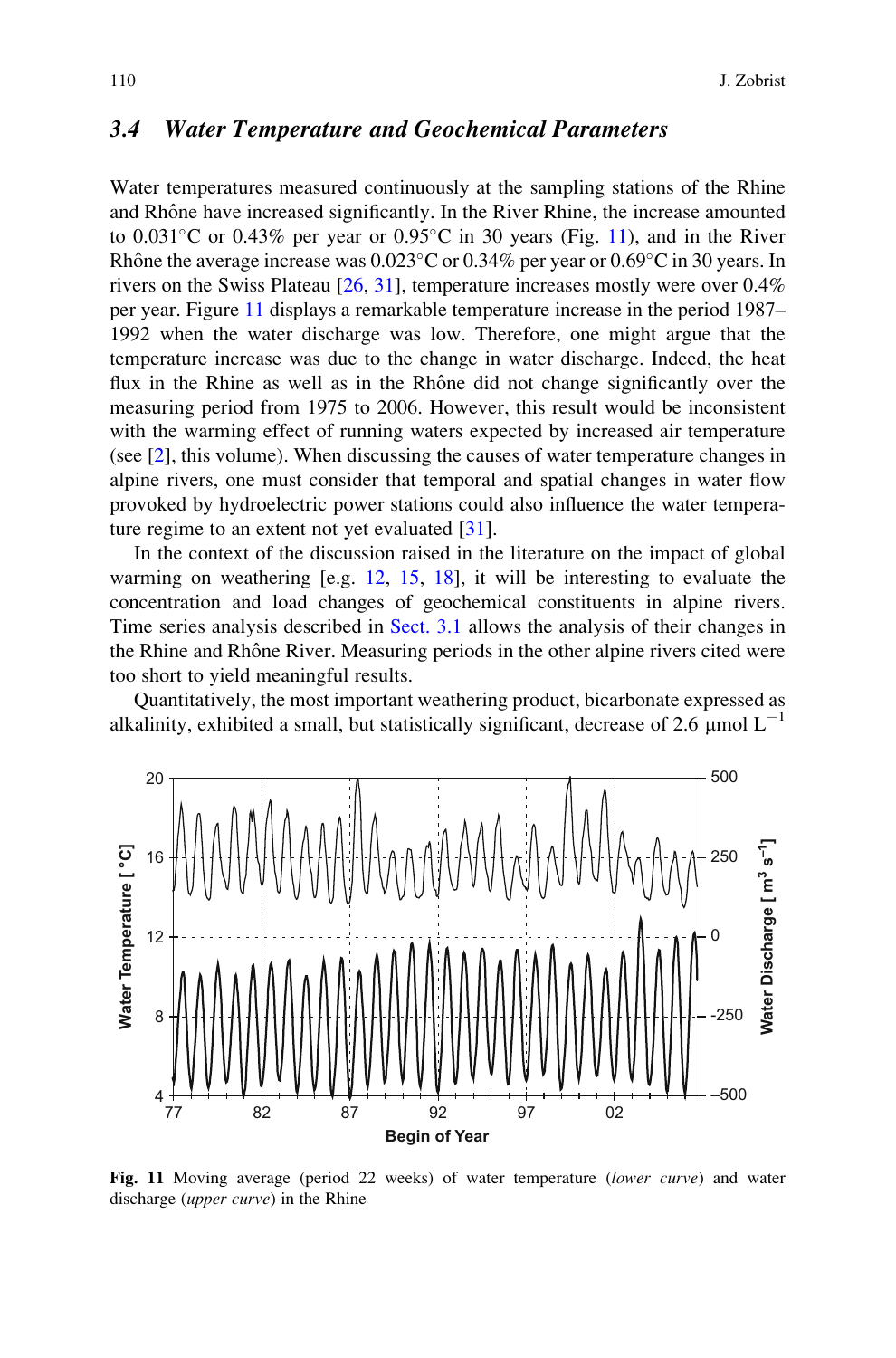per year; equivalent to 0.13% of the alkalinity observed in the Rhine and 0.20% of that in the Rhône. These declines can be explained quantitatively by the diminishing solubility of calcite with increasing temperature [[32\]](#page-23-0). The load of alkalinity in the Rhine diminished slightly by 0.32% per year, caused by the decrease in the water discharge of 0.47% per year from 1977 to 2006. In contrast, the alkalinity load in the Rhône exhibited no change. The main ionic counterpart of bicarbonate in natural waters, calcium and magnesium, exhibited a different behavior. Mg concentrations increased notably and significantly; 1.5  $\mu$ mol L<sup>-1</sup> per year or 0.72% in the Rhône and 2.3 umol  $L^{-1}$  or 0.72% in the Rhine. Mg loads also became greater in both rivers, as has been observed in most rivers monitored in the NADUF programme [\[26](#page-23-0)]. It can be hypothesized that the observed increase is due to the release of Mg from soils brought in by applied fertilizers containing Mg as a minor ingredient. Ca concentrations, on the other hand, decreased insignificantly by 0.34 µmol  $L^{-1}$  per year in the Rhone and significantly by 1.1 µmol  $L^{-1}$ per year in the Rhine. In general, these decreases were consistent with the temperature dependence in calcite solubility. Calcium loads decreased significantly 0.19% per year in the Rhône and  $0.52\%$  in the Rhine. The opposite time trend of the two earth-alkaline ions observed in the Rhône yielded no significant patterns in concentration and load of the sum of both ions, that is total hardness. With regard to the Rhine River, the concentration in total hardness increased slightly and the load decreased as caused by the decline in water discharge.

The opposite trend in concentrations of the earth-alkaline ions induced a remarkable and statistically significant change in the magnesium to calcium ratio (Fig. 12). It is worth mentioning that the seasonal minimum in the ratio occurs in summer when Mg and Ca also show their minima. The relatively larger seasonal decrease in



Fig. 12 Moving average over a period of 22 weeks of the molar ratio Mg to Ca in the Rhône and Rhine from the 1970s to 2006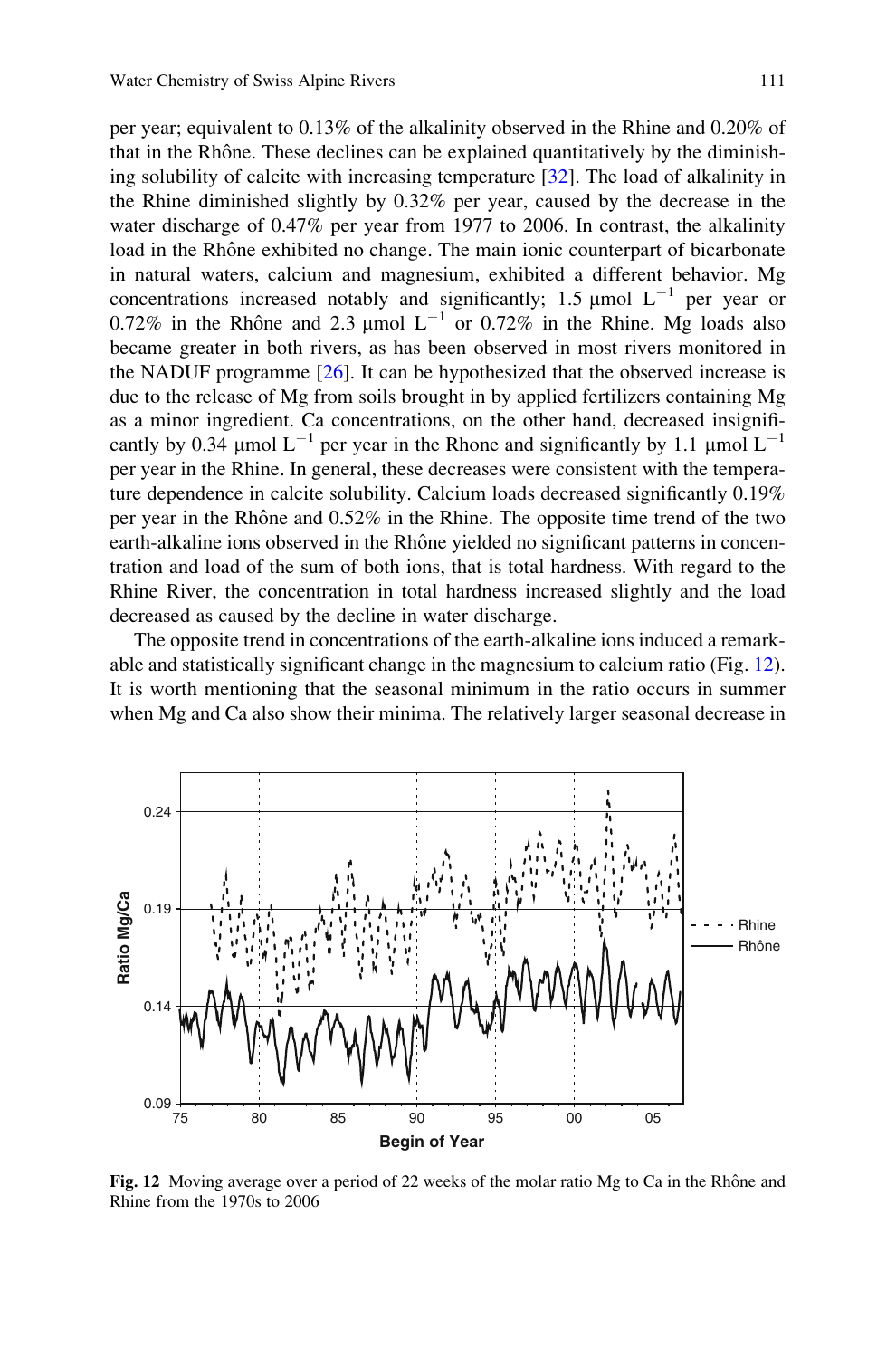Mg than in the Ca concentration causes the summer minimum in the ratio. Mg to Ca ratios did not rise evenly over the measuring period. In the years 1987–1997, a clear increase occurred. In the last 7 years, changes were leveling. The increase in the Mg to Ca ratio has been observed in most of the other rivers monitored by the NADUF program [[26\]](#page-23-0).

From 1975 to 2006, the concentration of  $H_4SiO_4$ , the weathering product of silicates and clays, diminished slightly but significantly by 0.13  $\mu$ mol L<sup>-1</sup> or 0.23% per year in the Rhône and nonsignificantly in the Rhine (0.03  $\mu$ mol L<sup>-1</sup>). Loads of  $H<sub>4</sub>SiO<sub>4</sub>$  decreased significantly by 0.6% per year in both rivers. The calculated downward trends in  $H_4SiO_4$  are contradictory to expected increases in the weathering rate of silicates due to observed increases in air and water temperatures.

K, a weathering product and fertilizer ingredient, exhibited a strong increase in all Swiss rivers. In the Rhône, this amounted to 17  $\mu$ g L<sup>-1</sup> or 1.5% per year and 9.4  $\mu$ g L<sup>-1</sup> or 1.1% per year in the Rhine. Trends in loads were also highly significant. This large increase in K can be best explained by a small release from the large K deposit built up in soils fertilized over the last few decades [\[26](#page-23-0)].

#### 4 Mass Fluxes

#### 4.1 Export Coefficients

Export coefficients per unit area of the catchment and per unit time characterize the mass flow (load) of a river water constituent at the outlet of the catchment. For conservative constituents, that is for which no relevant biogeochemical transformation processes are occurring in the river water, the export at the outlet is equal to the sum of all inputs into the river coming from the various point and diffuse sources. This assumption can be regarded as a valuable approximation in alpine rivers for most of the chemical parameters discussed. Export coefficients allow comparing different catchments in size, land use, or other characters describing a basin.

DRP,  $NO<sub>3</sub>$  $NO<sub>3</sub>$  $NO<sub>3</sub>$ , and TP export coefficients listed in Table 3 exhibited about the same relative size pattern between rivers like their concentrations depicted in Figs. [4,](#page-8-0) [6](#page-10-0), and [7](#page-11-0), since specific water discharges between rivers fell into the same size range. DRP and  $NO<sub>3</sub>$  coefficients calculated for the small and remote catchments (glacier streams, Versegères, Calancasca, and Erlenbach) did not vary significantly. These differences between the four catchments cannot be related to the differences in land cover reported in Table [2](#page-6-0). A Bayesian estimation  $[29]$  $[29]$  of DRP and NO<sub>3</sub> export coefficients for each kind of the five input sources stated in Table [2](#page-6-0), using the whole long-term NADUF data set, gave very similar values for the three categories of land cover (barren land, dense forest, and extensively used land), but with large confidence intervals. In these calculations, mean values for DRP varied between 4 and 6 mg P m<sup>-2</sup> y<sup>-1</sup> and those of NO<sub>3</sub> between 360 and 480 mg N m<sup>-2</sup> y<sup>-1</sup>, when taking the load calculation mode. Coefficients for intensively used agricultural land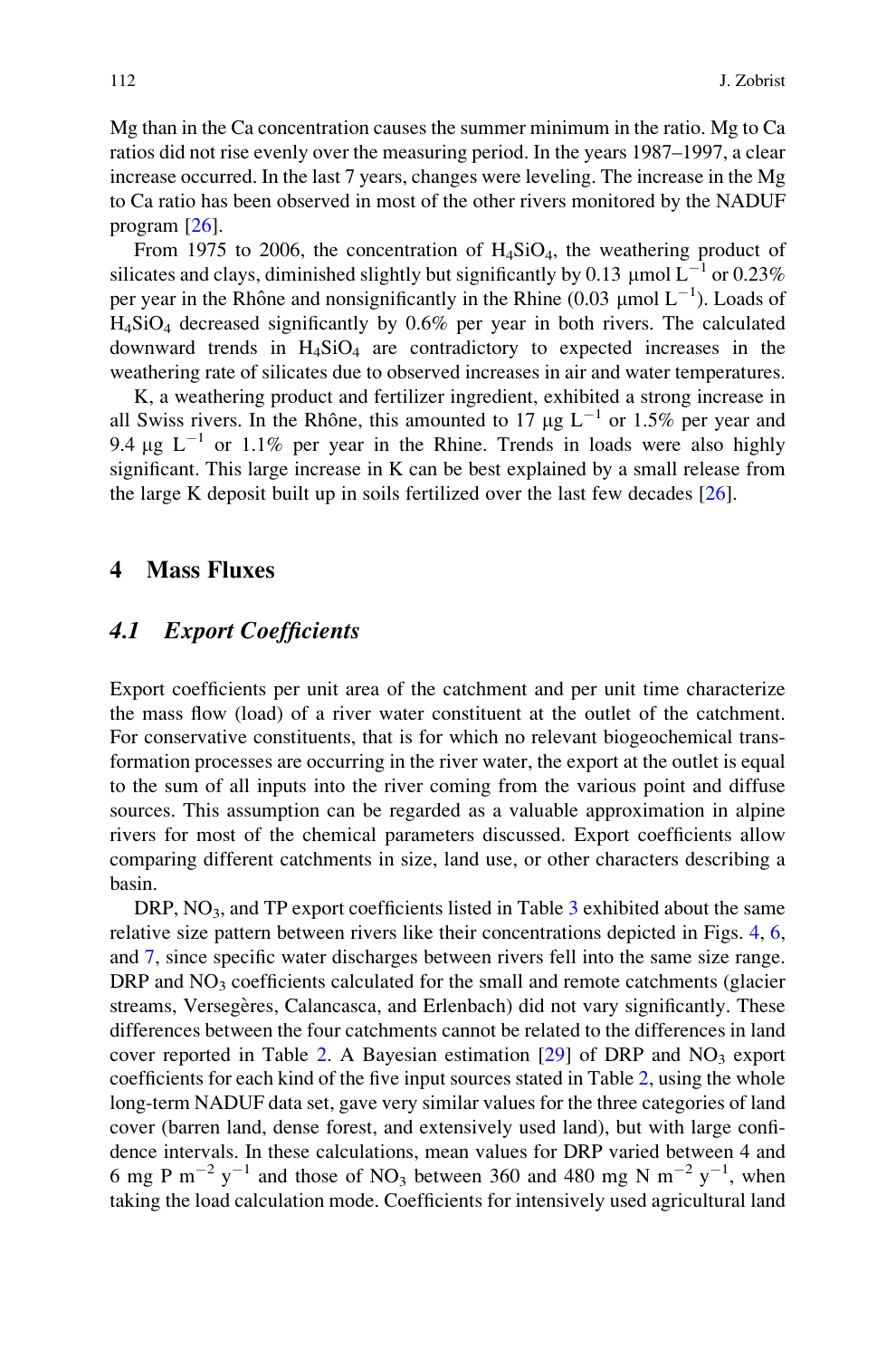<span id="page-18-0"></span>

| arameter                | discharge<br>Water                                                                                                                                                                                           | Ó,                                                                                                    | DRP                          |                              |                              | SS                | SS                                     |
|-------------------------|--------------------------------------------------------------------------------------------------------------------------------------------------------------------------------------------------------------|-------------------------------------------------------------------------------------------------------|------------------------------|------------------------------|------------------------------|-------------------|----------------------------------------|
|                         | $m^3 m^{-2} v^{-1}$                                                                                                                                                                                          | mg m $^{-2}$ v <sup>--</sup>                                                                          | mg m $^{-2}$ v <sup>--</sup> | mg m $^{-2}$ v <sup>-1</sup> | mg m $^{-2}$ y <sup>-1</sup> | $g\,m^{-2}v^{-1}$ | $\rm{g} \; \rm{m}^{-2} \; \rm{v}^{-1}$ |
| iver                    | Mean                                                                                                                                                                                                         | Mean                                                                                                  | Mean                         | Mean                         | Median                       | Mean              | Median                                 |
| ಕೆ                      | $\sim$ 1.5                                                                                                                                                                                                   | ~250                                                                                                  | ್ರೆ                          | $\frac{110}{11}$             |                              | ~125              |                                        |
| Ver                     | 1.26                                                                                                                                                                                                         | 280                                                                                                   |                              | $\overline{a}$               |                              |                   |                                        |
| ನ                       | $\overline{17}$                                                                                                                                                                                              |                                                                                                       | ົ້                           | 3.4                          |                              | ਤੁ                | ਰ<br>ਵ                                 |
|                         | $\overline{.31}$                                                                                                                                                                                             | $540$<br>$40$<br>$50$                                                                                 | J.                           | 55                           |                              | కౖ                |                                        |
|                         | $\overline{17}$                                                                                                                                                                                              |                                                                                                       | 3.8                          | 167                          |                              | 229               |                                        |
| Rhô                     | 1.24                                                                                                                                                                                                         | 663                                                                                                   | 7.8                          | 89                           |                              | 180               |                                        |
| Γiο                     | 1.53                                                                                                                                                                                                         | 1,210                                                                                                 | 14.2                         | Ē                            |                              | 25                |                                        |
| $\mathbb{H}$            | 0.08                                                                                                                                                                                                         | 312                                                                                                   | 5.2                          | යි                           |                              |                   |                                        |
|                         | 0.86                                                                                                                                                                                                         | 2,240                                                                                                 | 36.5                         | 141                          |                              |                   |                                        |
|                         | atabase: For glacier streams, Versegeres and Calancasca: mean load calculated as mean discharge times mean concentration. For the other rivers, loads<br>i.d.: no data, river abbreviation see legend Fig. 4 |                                                                                                       |                              |                              |                              |                   |                                        |
| represent means and med |                                                                                                                                                                                                              | lians, respectively, of biweekly water discharge proportional samples over the whole measuring period |                              |                              |                              |                   |                                        |

Table 3 Export coefficients for water, nutrients, and suspended solids

Table 3 Export coefficients for water, nutrients, and suspended solids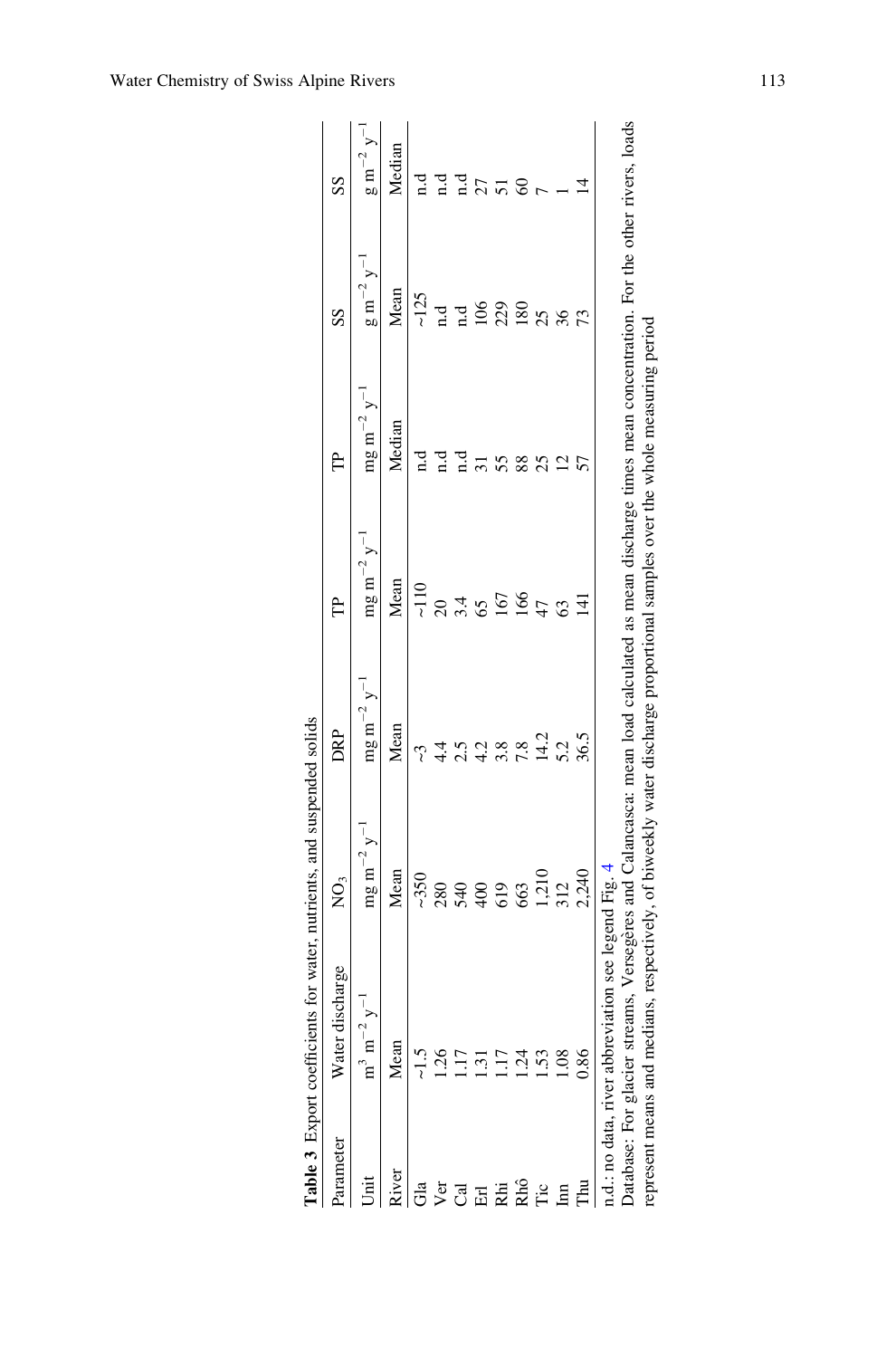were distinctly higher, 41 mg P m<sup>-2</sup> y<sup>-1</sup> and 2,900 mg N m<sup>-2</sup> y<sup>-1</sup>, respectively. The contribution of inhabitants, including settlements, amounted to 0.16 kg P inhab<sup>-1</sup> y<sup>-1</sup> and 2.1 kg N inhab<sup>-1</sup> y<sup>-1</sup>, giving 9.6 mg P m<sup>-2</sup> y<sup>-1</sup> and 126 mg N m<sup> $-2$ </sup> y<sup> $-1$ </sup> for the most populated alpine catchment, the alpine Rhine. The sum of the five Bayesian partial coefficients fitted reasonably well with the measured  $NO<sub>3</sub>$ export coefficient for the larger and populated alpine catchments listed in Table [3](#page-18-0). In contrast, most observed DRP coefficients fell below the sum of the Bayesian coefficients. This effect might be due to the partial sorption of DRP on SS. Observed DRP and  $NO<sub>3</sub>$  export coefficients for the Thur catchment, with its high percentage of agricultural land and higher population density, clearly exceeded those of the other catchments.

TP export coefficients showed a different pattern. They were strongly related to those of SS, that is turbidity. This flow is governed by the physiographical condition of the catchment and the type of bedrock. Mean and median values of TP and SS export coefficients differed greatly. This effect is due to the very high concentrations measured during periods of high water discharge and peak flows.

## 4.2 Weathering Rates

Weathering rates of rock-forming minerals can be estimated by using a simple input–output box model, whereas the atmospheric deposition [\[26](#page-23-0)] represents the input into the catchment and the output are the loads measured at the outlet of the basin, that is at the measuring station. The difference between input and output is assigned to the products formed by chemical weathering taking place with rock-forming minerals in soils and aquifers, represented by the dissolved water constituents. Conversion processes of geochemical parameters occurring in rivers are neglected since they are considered small. Rates of minerals weathered are calculated by the aid of the stoichiometric relations given in Table [1](#page-4-0). The exact reconstruction procedure is described in [\[10\]](#page-22-0) and applied in [[26\]](#page-23-0). Average loads over the measuring period at each station were deployed to estimate weathering rates depicted in Fig. [13.](#page-20-0)

Weathering of sedimentary rocks, containing calcite, dolomite, and anhydrite, clearly dominated in all catchments (Fig. [13](#page-20-0)), and also in the Ticino and Inn catchment where bedrock of silicates, mainly granites and gneiss, cover a major part of the basin. This effect is due to a much lower dissolution rate per unit area of land surfaces or mineral surfaces per unit time of silicates compared to calcareous rocks [\[19](#page-23-0)]. Meybeck [[33\]](#page-23-0) found that the world average relative chemical erosion rate of carbonate rock is 12 times and that of gypsum or anhydrite is 40 times higher than the weathering rate of granite or gneiss.

Large differences in the proportion of silicate bedrock in catchments presented only weakly influenced the silicate-weathering rate for the whole basin (see silicates bar in Fig. [13\)](#page-20-0). In the Ticino basin, mostly covered with silicate bedrock, the rate increased to 100 mmol m<sup>-2</sup> y<sup>-1</sup> (40 g m<sup>-2</sup> y<sup>-1</sup>). This value was in the range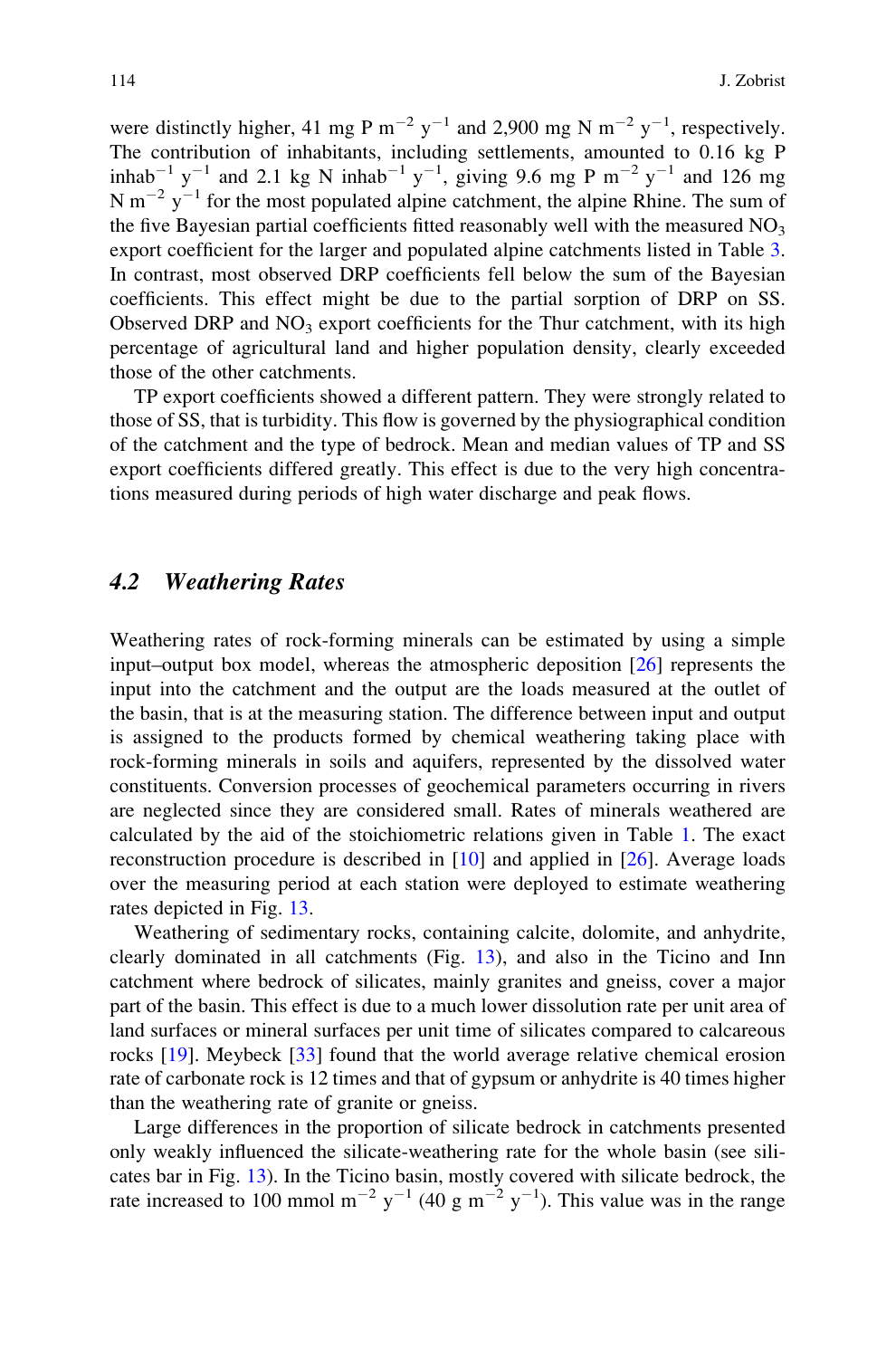<span id="page-20-0"></span>

Fig. 13 Minerals weathered chemically and suspended solids weathered physically in alpine catchments and Thur basin. Abbreviation of rivers, see legend for Fig. [4](#page-8-0)

found in glacier streams in alpine crystalline catchments [[34\]](#page-23-0). In the Rhine and Rhône catchments, silicate-weathering rates were 68 and 56 mmol m<sup>-2</sup> y<sup>-1</sup> (27 and 22 g m<sup>-2</sup> y<sup>-1</sup>). In the Erlenbach and Thur catchments, having no silicate bedrock, silicate-weathering rates estimated from the load of silicic acid,  $H_4SiO_4$ , amounted to 35 and 52 mmol  $m^{-2}$  y<sup>-1</sup>, respectively. This inconsistency can be resolved by assuming that carbonate lithologies also contain clays and quartz in the rock and overlying soils, which will be weathered. Indeed, Bluth and Kump [[16\]](#page-23-0) have shown that a carbonate lithology also exhibits a clear flux of  $H_4SiO_4$ . Taking their empirical relationship between the flux of  $H_4SiO_4$  and water runoff gained from 101 river basins, each draining a primary lithology, the Thur, as a basin with carbonate rocks, would have a silicate chemical denudation rate of 113 mmol  $m^{-2}$  y<sup>-1</sup> and the Ticino, taken as a granitic basin, would exhibit a rate of 194 mmol  $m^{-2}$  y<sup>-1</sup>. These rates estimated by the relationships shown in [\[16](#page-23-0)] clearly exceed those measured in rivers displayed in Fig. 13. The positive relationship between chemical weathering rates and runoff found by Bluth and Kump [[16\]](#page-23-0) also highlights the importance of the formation of new reactive particles by physical weathering as regulating factors for chemical weathering rates.

In contrast to the fate of silicates, a catchment exhibiting a small area of socalled "Bündner Schiefer," a sandy-marly schist containing soluble anhydrite or gypsum, will produce a remarkably high weathering rate for the entire basin. This effect arises in the alpine catchments of the Ticino, Rhine, and Rhône. The occurrence of "Bündner Schiefer" also causes sulfate concentrations in the range of 0.5–1 mmol  $L^{-1}$  in rivers. Natural and anthropogenic atmospheric sulfur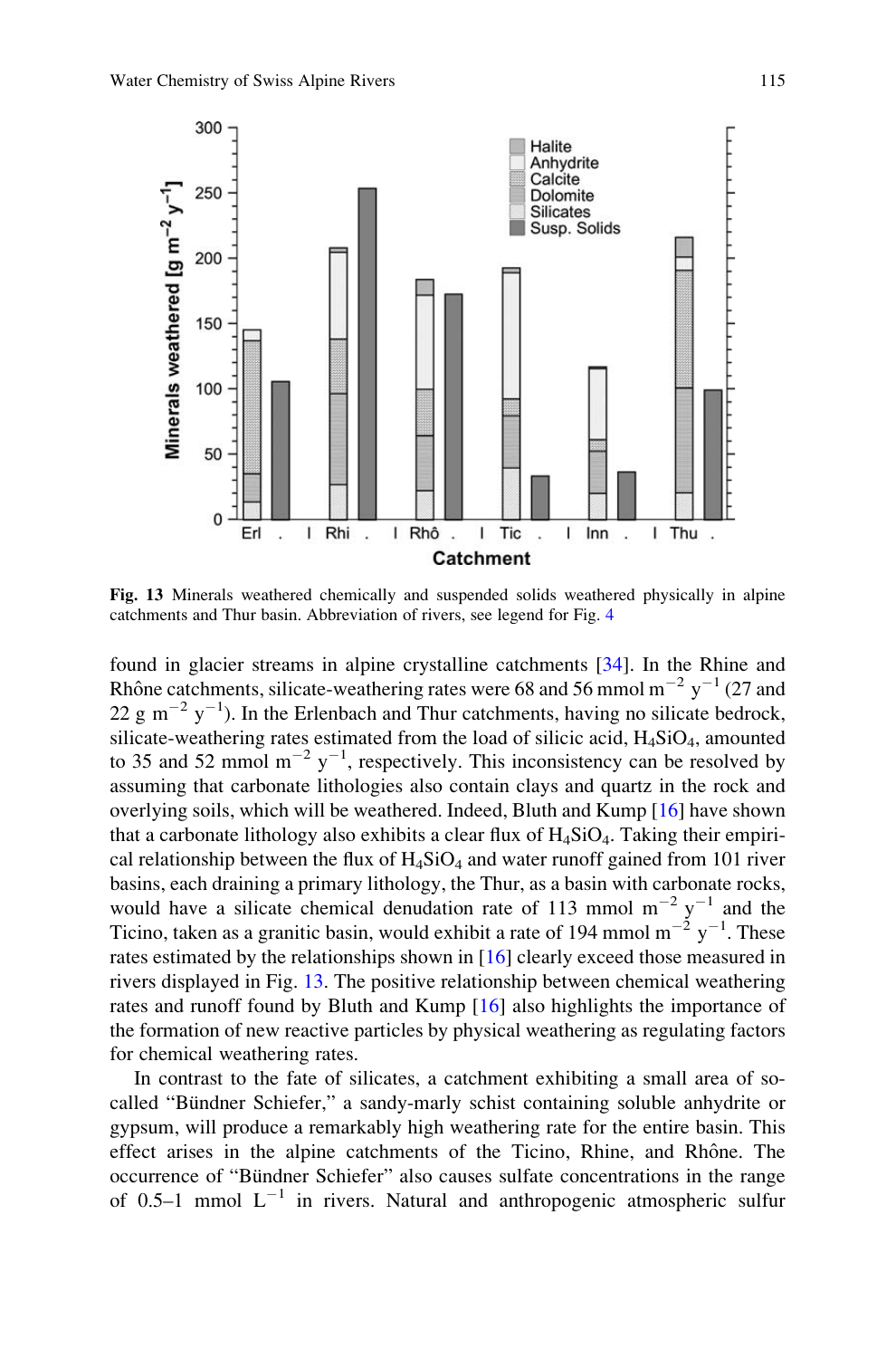deposition [[28\]](#page-23-0), as well as pyrite oxidation, contribute little to the sulfate concentration in Swiss rivers [\[26](#page-23-0)]. Weathering rates calculated for halite indicate primarily the anthropogenic input of sodium chloride from its diverse uses such as road salting, use in ion exchangers in water-softening equipment, and in animal and human wastes. In the Erlenbach catchment, exhibiting negligible pollution sources, the weathering rate of halite fell to zero. Observed chloride concentrations in the Erlenbach stream were in the range of 0.5 mg  $L^{-1}$ ; denoting atmospheric wet and dry deposition.

Total chemical weathering rates reported in Fig. [13](#page-20-0) varied between 119 and 212  $\rm g$  m<sup>-2</sup> y<sup>-1</sup>. They correspond to annual denudation rates between 0.045 and 0.075 mm per year. Rates in the alpine catchments of Rhine, Rhône, and Ticino clearly exceeded those estimated for the whole basin (River Po in Ticino) by Gaillardet et al. [\[18](#page-23-0)]; they cite 53, 109, 126  $\text{g m}^{-2} \text{ y}^{-1}$ , respectively. Chemical weathering rates of alpine rivers were well above the world average, 24 g m<sup>-2</sup> y<sup>-1</sup> cited in [[18\]](#page-23-0) or 23 g m<sup>-2</sup> y<sup>-1</sup> given in [[13\]](#page-22-0). This fact highlights the importance of runoff and the formation of new reactive particles by physical weathering as regulating factors for chemical weathering rates. Alpine rivers discussed here exhibited slightly higher chemical weathering rates than alpine rivers in the Himalaya [[34,](#page-23-0) [35\]](#page-23-0).

In the catchments of the large alpine river Rhine and Rhône and the Erlenbach stream, chemical and physical weathering rates estimated from SS loads fell in the same range. Physical weathering rates in the Inn and Ticino basin were even smaller than the corresponding chemical rates. Physical weathering rates shown in Fig. [13](#page-20-0) were below those reported for rivers in the Himalaya [\[34](#page-23-0), [35\]](#page-23-0). The estimated river inputs of sediments into oceans, the world average physical erosion rate, amounts to 226 g m<sup>-2</sup> y<sup>-1</sup> according to [\[13](#page-22-0)].

The physical erosion rates shown in Fig. [13](#page-20-0) were estimated from data of SS loads. To be correct, they do not represent the total sediment yield transported with the river water. The latter is commonly interpreted as physical erosion or denudation rate. The continuous and water discharge proportional sampling device discriminates larger particles, which contribute strongly to the total load during peak water flows. Therefore, loads of solids gained by this sampling device undervalue up to a factor of three in high flood years the mean sediment transport rate of alpine basins cited in [\[3](#page-22-0)] obtained with grab samples. However, estimations of suspended sediment loads based on grab samples also exhibit a distinct uncertainty due to the extrapolation procedure related to periods of peak water flows not sampled [[36\]](#page-23-0).

#### 5 Conclusion

The chemical data presented clearly show the special character of alpine running waters compared to those in the midland and lowlands. The high water flow in these systems and the low anthropogenic activities produce only a small impact from pollution of nutrients and results mostly in their good chemical status. This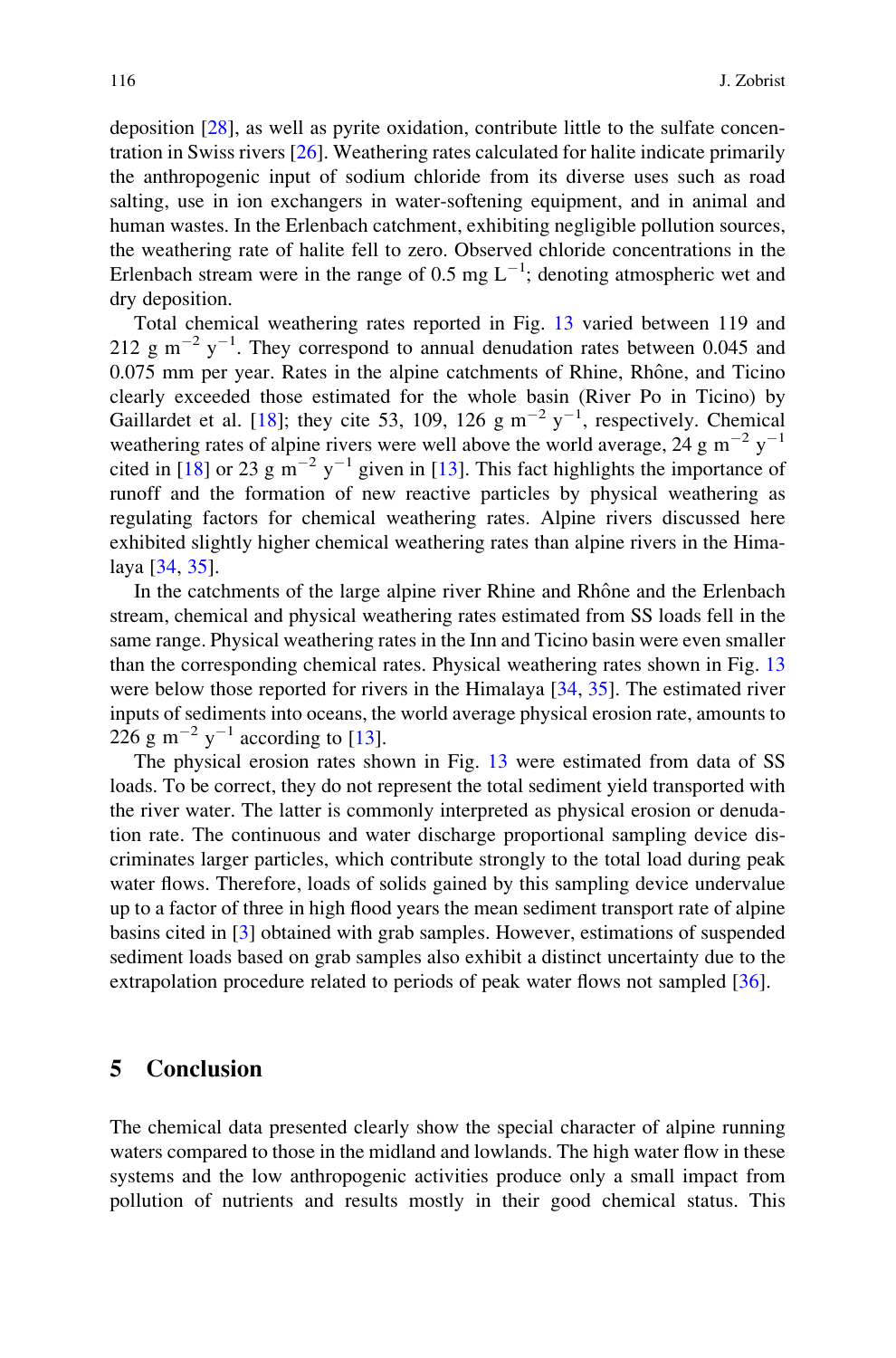<span id="page-22-0"></span>prerequisite for having a good ecological status is hampered by short-term changes in their water flow regime provoked by hydroelectric power production. Nutrient export coefficients in alpine streams fall in the range of those estimated for nonagricultural lands and forests on the Swiss Plateau. Trend analysis for nutrients confirmed the success of permanent efforts to decelerate the anthropogenic cycle of nitrogen and phosphorous in alpine regions. Long-term observations also revealed small changes in concentrations and loads of geochemical constituents in alpine rivers and therefore slightly affecting chemical weathering rates. The measured gradual temperature increase is likely one cause for these changes in the geochemical condition. However, other factors also will play an important role for explaining observed changes in concentrations and loads of geochemical constituents.

Acknowledgments The author thanks the initiator of this chapter, Bernhard Wehrli, ETHZ and Eawag, for his fruitful suggestions, Urs Uehlinger for providing his data set of glacier streams, and Chris Robinson for amendments to the English text. The constant effort of the NADUF team to perform precisely the long-term river survey is also acknowledged.

## References

- 1. Wehren B, Weingartner R, Schädler B, Viviroli D (2010) General characteristics of Alpine waters. In: Bundi U (ed.) Alpine Waters. Handbook of Environmental Chemistry, vol. 6. Springer, Heidelberg
- 2. Schädler B, Weingartner R (2010) Impact of Climate Change on Water Resources in the Alpine Regions of Switzerland. In: Bundi U (ed.) Alpine waters. Handbook of Environmental chemistry, vol. 6. Springer, Heidelberg
- 3. Hydrological Yearbook of Switzerland (2008) Federal Office for the Environment, Bern
- 4. Stanners D, Bourdeau P (eds) (1995) Europe's Environment, European Environment Agency, Copenhagen
- 5. Peter A, Kienast F, Woolsey S (2005) River rehabilitation in Switzerland: Scope, challenges and research. Arch Hydrobio Suppl Large Rivers 155:643–656
- 6. Wehren B, Schädler B, Weingartner R (2010) Human Interventions. In: Bundi U (ed.) Alpine Waters. Handbook of Environmental Chemistry, vol. 6. Springer, Heidelberg
- 7. EC 2000/60 (2000) Directive of the European Parliament and of the Council establishing a framework for Community action in the field of water policy. OJ L327, 22.12.2000:1–72
- 8. Swiss Water Protection Ordinance (1998) Federal Office for the Environment, Bern
- 9. Stumm W, Morgan JJ (1996) Aquatic Chemistry, 3rd edn. Wiley Interscience, New York
- 10. Drever JI (1997) The geochemistry of natural waters, 3rd edn. Prentice-Hall, London
- 11. Banfield JF, Nealson KH (eds) (1997) Geomicrobiology: Interaction between microbes and minerals, Reviews in Mineralogy 35, Mineralogical Society of America, Washington
- 12. White AF, Blum AE, Bullen TD, Vivit DV, Schulz M, Fitzpatrick J (1999) The effect of temperature on experimental and natural chemical weathering rates of granitoid rocks. Geochim Cosmochim Acta 61:3277–3291
- 13. Berner EK, Berner RA (1996) Global environment: water, air and geochemical cycles. Prentice-Hall, Upper Sadle River
- 14. Malmström ME, Destouni G, Banwart SA, Strömberg BHE (2000) Resolving the scaledependence of mineral weathering rates. Environ Sci Techn 34:1375–1378
- 15. Riebe CS, Kirchner JW, Finkel RC (2004) Erosional and climatic effects on long-term chemical weathering rates in granitic landscapes spanning diverse climate regimes. Earth Planet Sci Lett 224:547–562